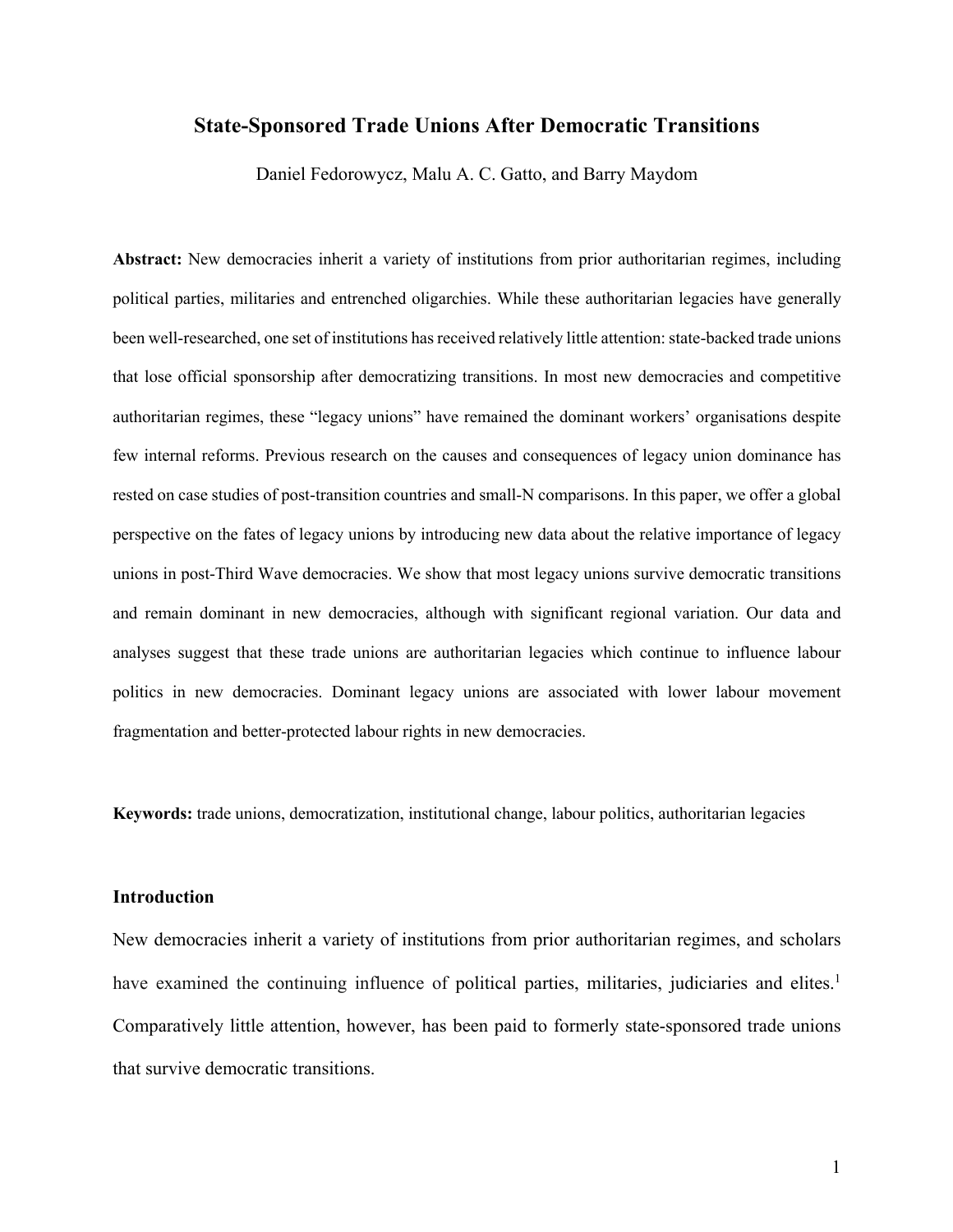Existing research on these "legacy unions" has suggested that they tend to dominate labour politics in new democracies, and that they weaken the power and militancy of labour due to their perceived lack of legitimacy, unreformed organisational structures, and close ties to formerly ruling parties.<sup>2</sup> "Challenger" unions, which compete with legacy unions during or after democratic transitions, are often normatively viewed as more representative of workers' interests, although they often find it difficult to compete with the large existing memberships and material resources of legacy unions.3

While the literature on authoritarian labour legacies has made important strides in building rich theoretical foundations and showcasing the mechanisms underlying the causes and consequences of legacy union dominance in post-transition regimes, most of this work has relied on individual case studies, small-N, or within-region comparisons. One factor limiting the development of generalisable conclusions about the fates and effects of legacy unions is the lack of cross-national data on the topic. This clear gap in the literature was highlighted in a recent volume which brought together the latest research in authoritarian labour legacies and concluded that lack of cross-national data makes "both comparison and longitudinal analysis difficult."4

Responding to this call, we present the first global analysis of legacy union status in posttransition regimes and tackle two interrelated questions that examine the dynamics of labour relations in countries with extant legacy unions: 1) How prevalent and dominant are legacy unions after democratic transitions? 2) How do legacy unions affect labour politics in new democracies? To answer these questions, we introduce and employ an original dataset including all cases of legacy unions from nearly all Third Wave democracies and new estimates of strikes and unionisation across 66 new democracies.<sup>5</sup>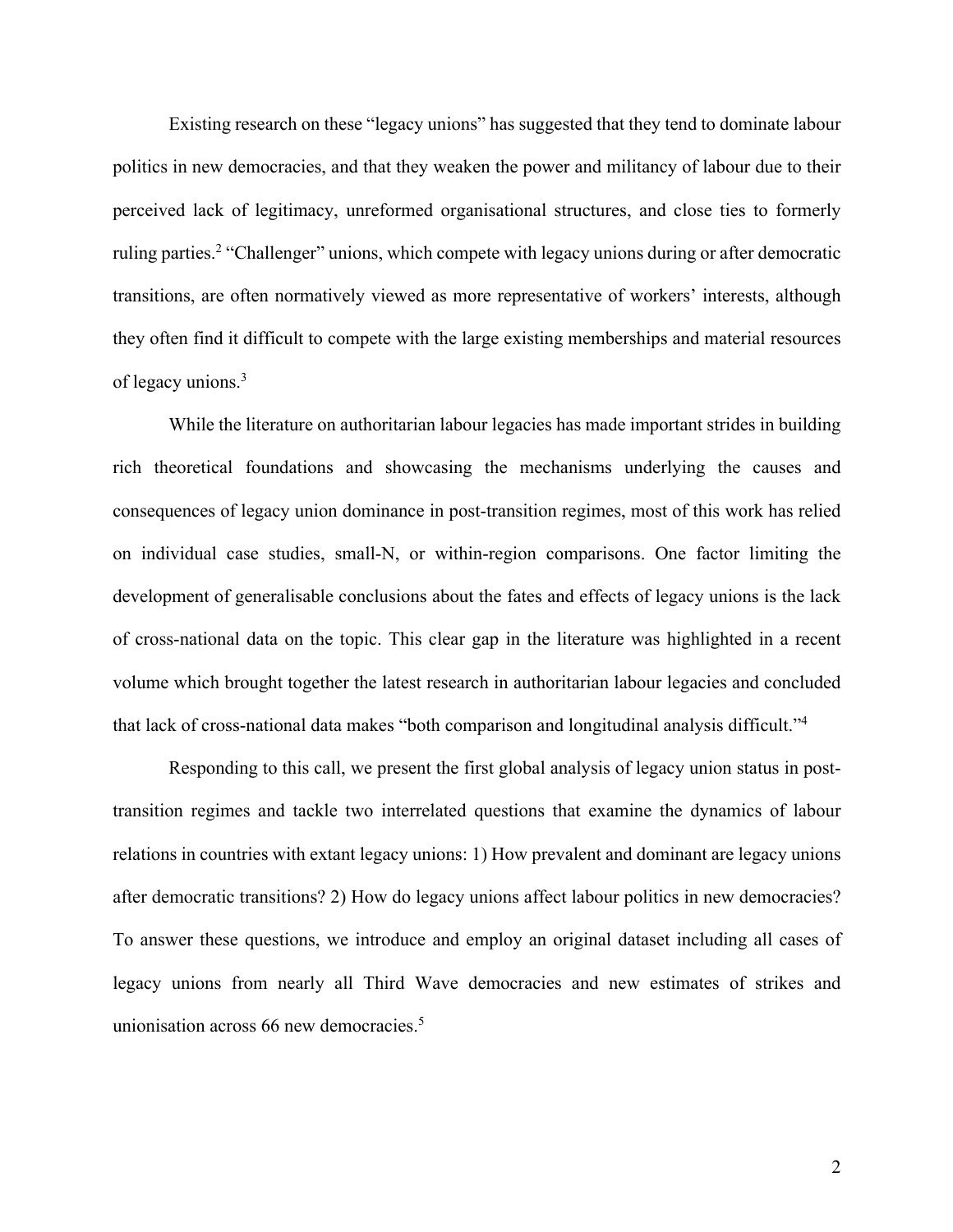We find that legacy union dominance is indeed the modal outcome for trade union politics after Third Wave democratic transitions, globally and in every region (though with significant variation) regardless of which of our four conceptualisations and measures we employ. Legacy unions have proven to be rather resilient institutions in the majority of new democracies—a finding that speaks to recent work showing that other authoritarian legacies, such as political parties, are more persistent than previously thought.<sup>6</sup> The dominance of legacy unions, however, may not necessarily inhibit the power of labour: we find dominant legacy unions to be associated with lower fragmentation of labour movements, fewer strikes and better protection of labour rights. Under certain circumstances, reformed legacy unions may be better-placed to advocate for workers' interests than newer unions formed under post-transition democratic regimes.

The paper proceeds as follows: first, we briefly outline the existing literature on trade unions and labour in post-authoritarian contexts. The second section introduces our dataset and discusses the methodology used to compile it. In the third section, we employ our data to map regional and global patterns of the contemporary status of legacy unions. We then analyse how measures of labour power vary by the relative strength of legacy unions across Third Wave democracies. A concluding section summarises our findings and provides suggestions for further research.

## **1. The Study of Trade Unions and Labour in New Democracies**

The study of trade unions has received little attention in recent research on labour in new democracies, which has focused on the development of labour market regulation, labour rights and corporatist structures. <sup>7</sup> The lack of scholarly attention paid to trade unions is partly a result of the paucity of data on the subject; even basic indicators such as their membership over time and unionisation rates are irregular and inconsistent.<sup>8</sup> The relatively limited amount of research on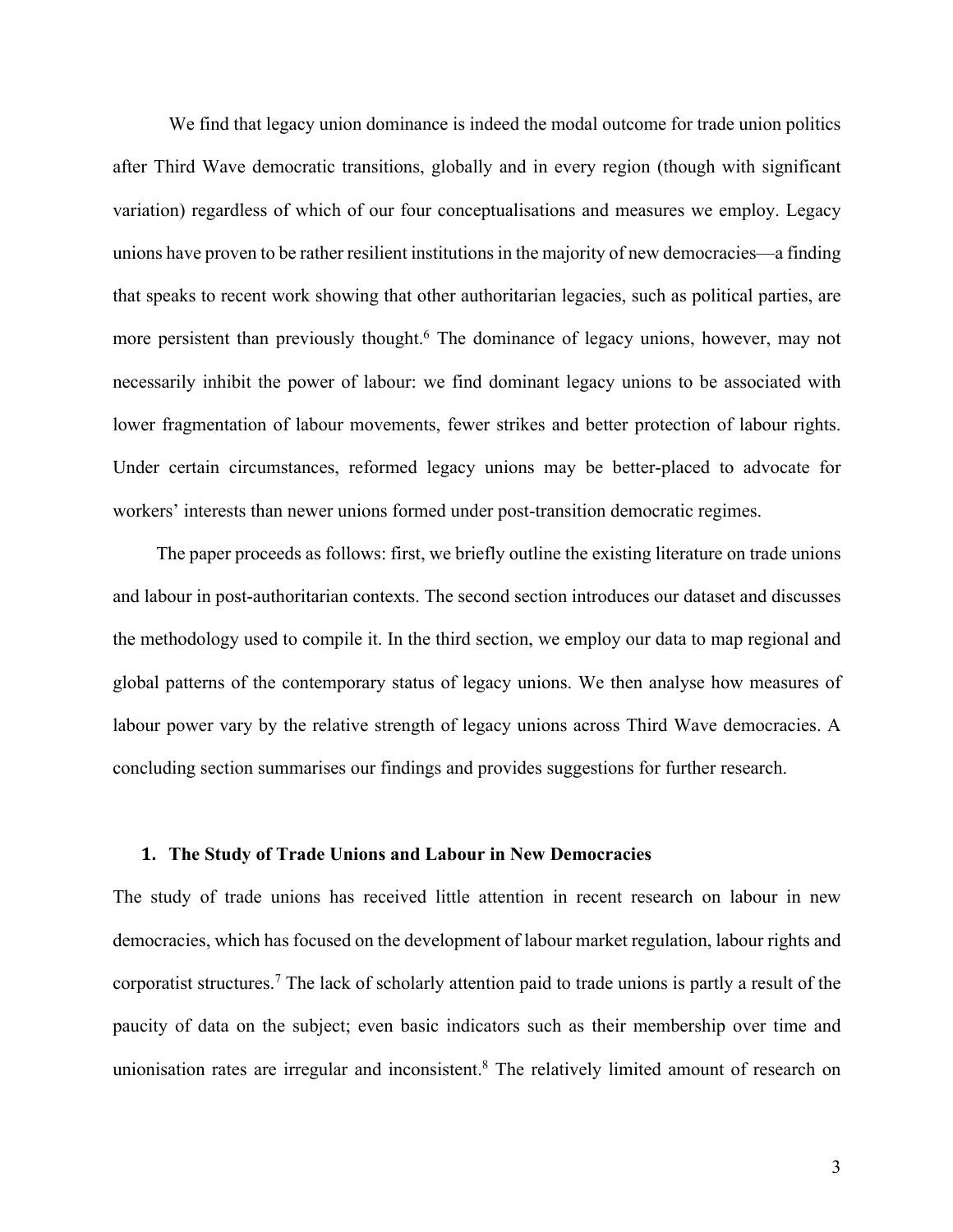trade unions in new democracies may also reflect the widely-held view that trade unions and other labour organisations are less powerful actors than they once were; democratization has been accompanied by neo-liberal reforms, which have weakened trade unions while reducing the role of the state in the economy, slashing social protection and increasing flexibility in labour markets.9

Nevertheless, regionally-focused studies have provided a rich source of scholarship on trade unions in new democracies and shown their continued political relevance. Scholars of Eastern Europe have argued that the legacy of Communist-era unions has contributed to the weakness of labour. <sup>10</sup> African studies literature has often put trade unions at centre stage in processes of democratization, a result of the influence of state-backed and new challenger unions in recent and ongoing transitions. <sup>11</sup> Scholarship on Latin America includes classic accounts of authoritarian labour corporatism and its legacies, as well as more recent work showing that predemocratic labour institutions have had a long-lasting effect on the role of the state in administering collective interests.<sup>12</sup> Meanwhile, research focusing on new democracies in Asia has shown that the form of labour incorporation under earlier authoritarian regimes can help to explain the endurance of legacy unions and their relative strength and militancy in new democracies.<sup>13</sup>

While existing studies vary in the precise substantive outcome analysed, they broadly converge on two common findings: 1) Legacy unions tend to remain the dominant actors in labour movements in new democracies 2) Dominant legacy unions have a negative effect on the strength and militancy of labour.

# *The Dominance of Legacy Unions in New Democracies*

Pre-Third Wave authoritarian regimes supported trade unions in a variety of ways: granting them explicit monopoly status or refusing registration to competing unions; forcing workers to become union members; and providing property and financial resources with which unions could provide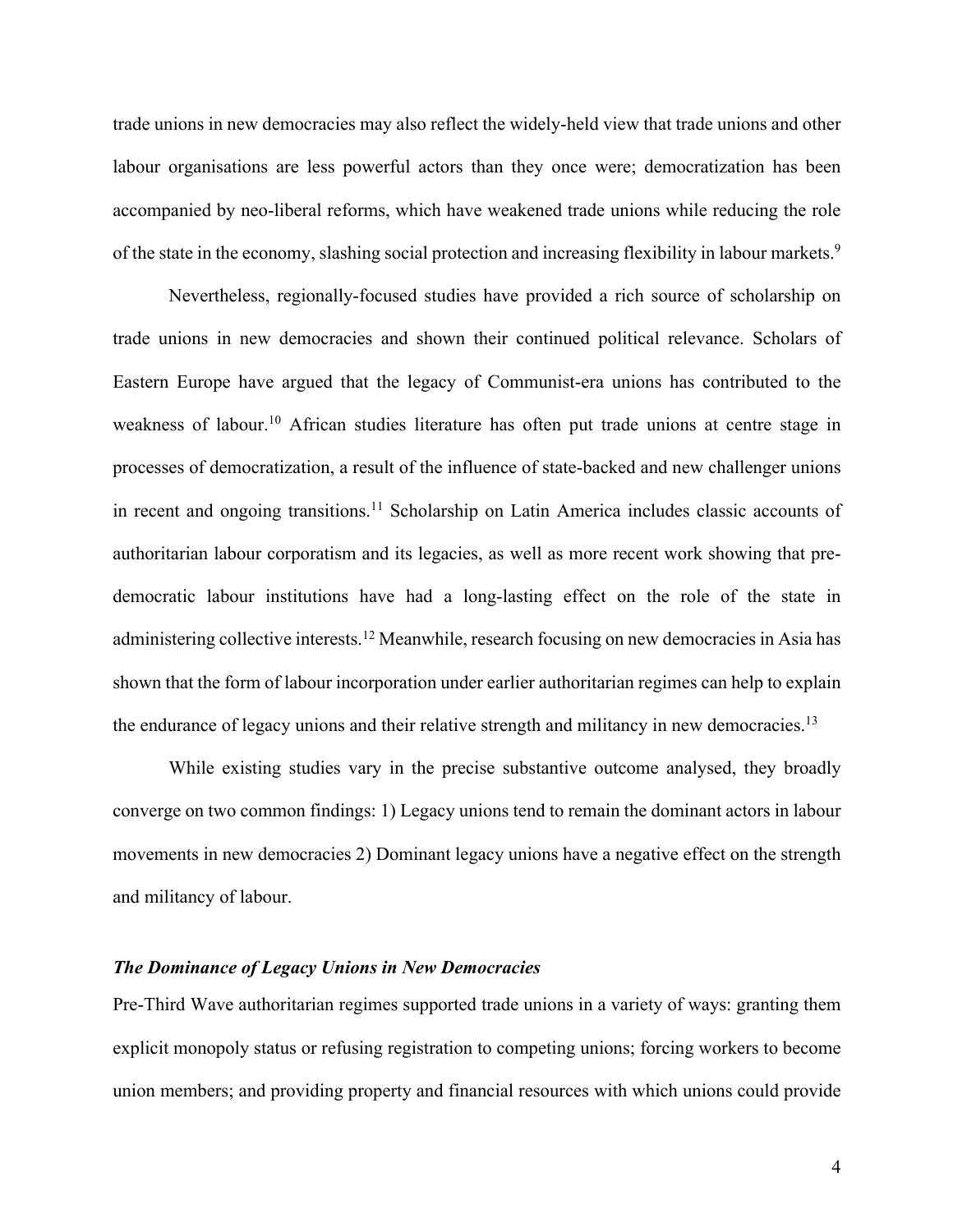benefits to workers.<sup>14</sup> By deploying these resources, authoritarian regimes used unions as a means of controlling workers, reducing their capacity to organise and mobilise. <sup>15</sup> But unions encountered different levels of state interference and resource allocation.

The scholarship identifies three main types of authoriatian labour organization system. In *transmission belt systems,* unions acted as a "transmission belt" between the leadership and workers, following the official party line.<sup>16</sup> In such cases, more commonly present in Communist states in Eastern Europe and wider afield, unions were often appendages of the ruling party and membership was virtually universal. In *exclusionary systems*, trade unions were also subordinate, but not as strongly integrated into the ruling party, as in transmission belt unions. Regimes that operated this kind of corporatism—such as authoritarian developmental states in East Asia<sup>17</sup> viewed labour as a potential threat to the regime. While discouraging unionisation, ruling parties still granted state-backed unions monopoly or near-monopoly status in an attempt to prevent the development of more independent-minded labour organisations. <sup>18</sup> Lastly, *inclusionary corporatist systems* were those in which labour had a powerful voice within the regime and where workers generally provided a supportive constituency.<sup>19</sup> While more concessions to workers were made in inclusionary corporatist systems (such as those of Mexico under the PRI and pre-revolutionary Tunisia), regimes nevertheless kept unions on a tight leash.

Whatever the labour incorporation system used, the establishment or co-option of a single monopoly trade union was a common strategy used by regimes to control, mobilise or sideline labour. Even in exclusionary corporatist systems in which labour was repressed and marginalised, regime-backed trade unions received significant financial backing from the regime and any potential rival organisations were repressed.20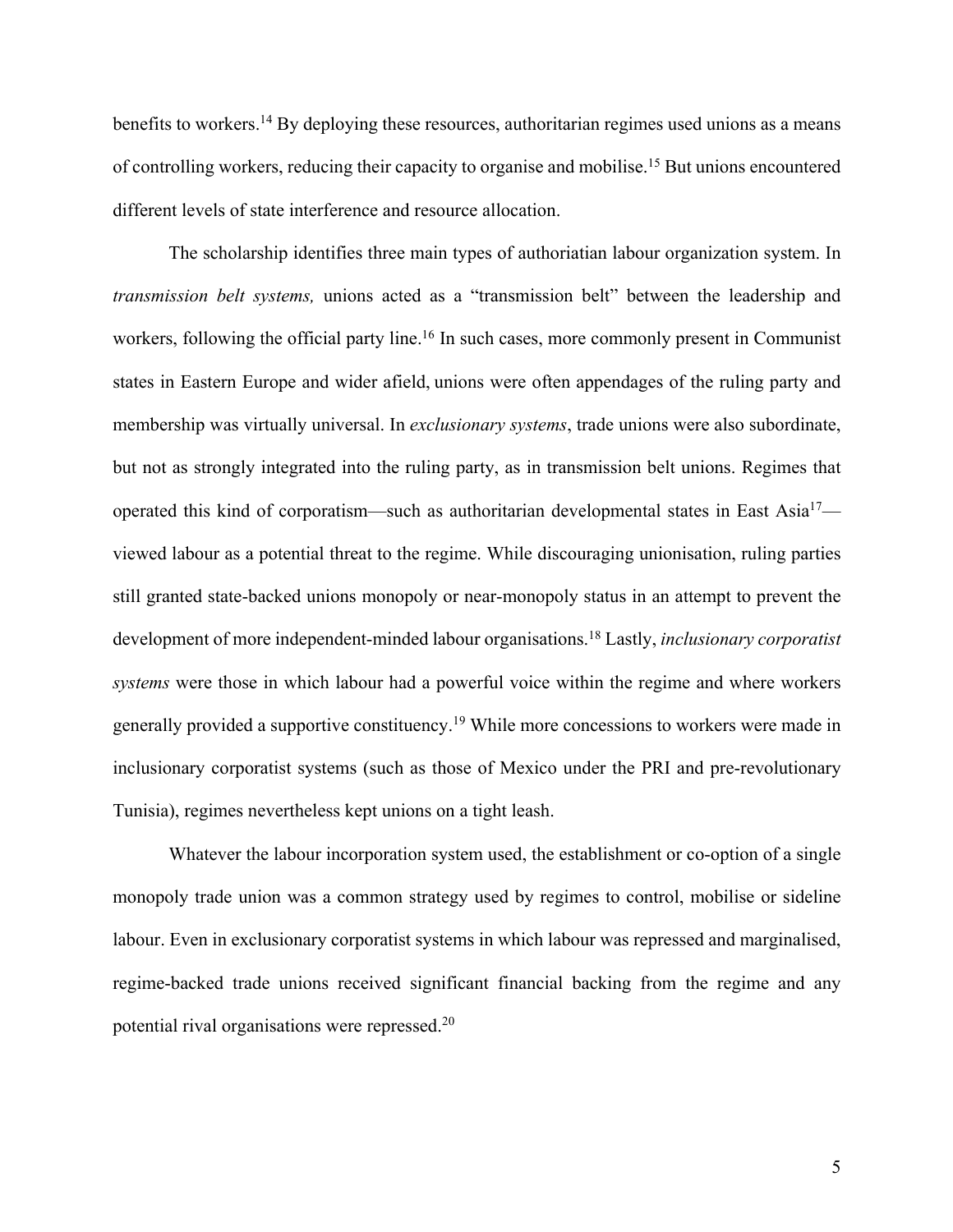After democratic transitions, legacy unions usually retained their financial and institutional resources and their high levels of membership. When new unions formed in the wake of labour system liberalisation in new democracies, they had to compete with better-resourced legacy unions that represented most unionised workers, had links with formerly ruling parties, and were incorporated into existing frameworks of wage negotiation. 21

The existing literature has identified cases in which a legacy union has been displaced by a challenger union. For example, Teri Carway points to South Korea and Poland as examples in which the widespread mobilisation of workers outside state-backed unions during their respective democratic transitions led challenger unions to successfully displace legacy unions.<sup>22</sup> Nevertheless, legacy unions in these countries still represent a large proportion of unionised workers. Indeed, more recent data collected as part of our dataset suggests that the South Korean legacy union (the Federation of Korean Trade Unions) represents the majority of unionised workers as of 2016.

Several reasons may explain why challengers have largely failed to displace legacy unions. The first pertains to legacy unions' resource advantages over challenger unions.<sup>23</sup> Although sources of revenue can certainly affect strategies deployed by authoritarian institutions,<sup>24</sup> Smith finds that oil-rich authoritarian states managed to retain power even during times of economic downturn, suggesting that funding patronage to sustain legitimacy is not necessarily the only explanation for the endurance of authoritarian institutions.<sup>25</sup> Borrowing from Brownlee's argument about the persistence of authoritarian regimes, it is also plausible to argue that legacy unions' dominance is path dependent: once a cohesive, national organization with mass membership is established, it is difficult for challengers to overcome their hegemony.<sup>26</sup> It is also possible that challenger unions face obstacles at inception. As Smith shows, the durability of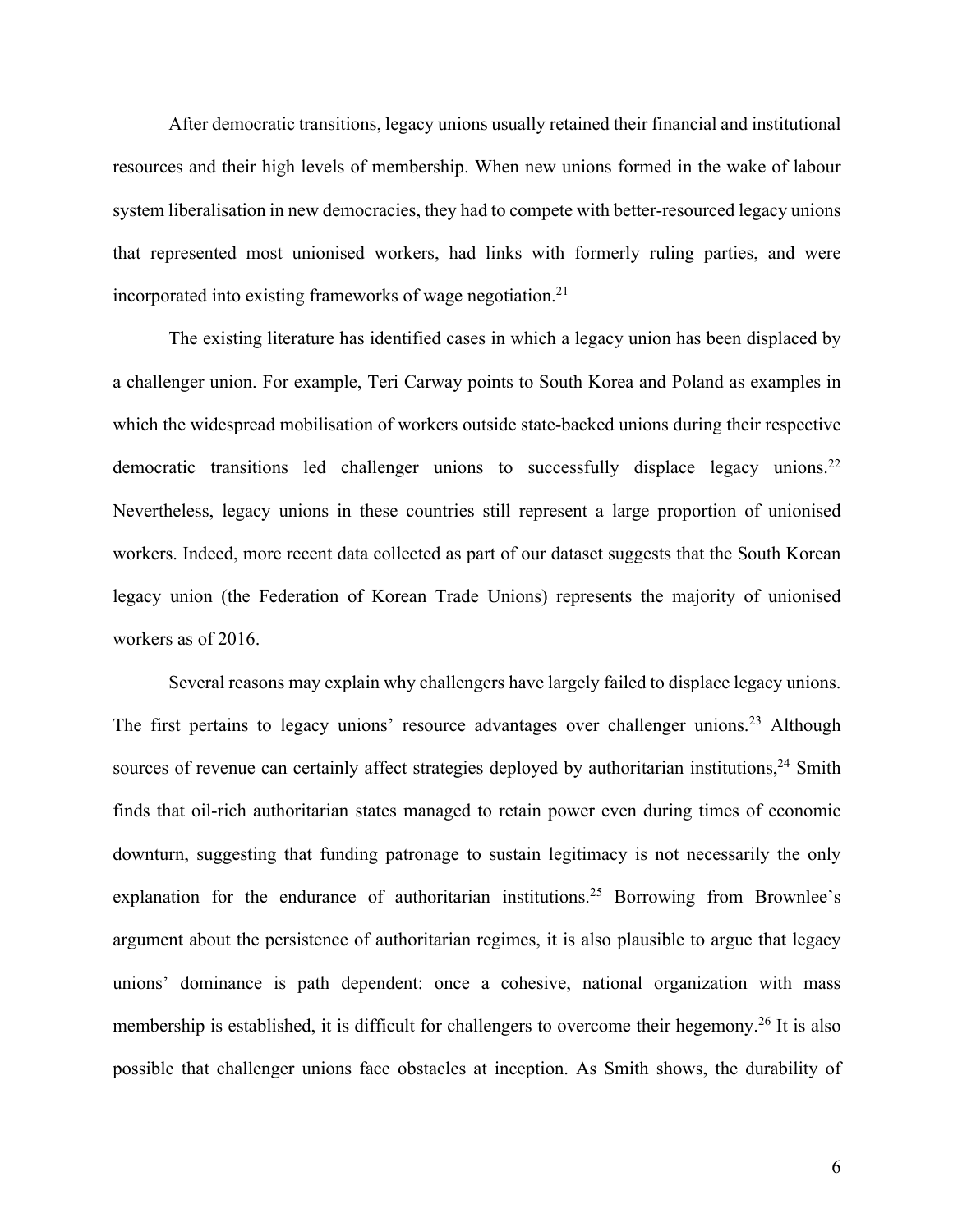single-party regimes may result from the obstacles that political parties face: organized opposition at a party's inception forces elites of that party to strengthen their organization and to mobilize their constituency in order to overcome the constraints of opposition.27

While legacy unions have been focused on as the dominant actors in studies of labour in new democracies in a variety of regions, we do not currently know whether this trend extends beyond the individual case studies and small-N comparisons that make up existing research. By surveying the entire population of post-transition new democracies, we can explore whether the inbuilt advantages that legacy unions have over rival challengers do indeed lead them to prevail in most contexts.

# *The Effects of Legacy Union Dominance*

A second common finding in regionally-focused studies of labour in new democracies is that dominant legacy unions tend to weaken the power and militancy of labour. Under authoritarian regimes, state-sponsored unions seldom experience the need to recruit members, adequately represent workers' interests, advocate collective action or fret over resources, and so they do not develop the institutional capacity to represent workers' interests in labour disputes. Case studies of legacy unions in new democracies have found them to make few reforms to their internal structure to adapt to the post-transition context.<sup>28</sup>

In post-communist eastern Europe, it has been argued that legacy unions suffer from a lack of legitimacy, a "workplace tradition of atomization and individualism" and "an enterprise bargaining system in which unions and managers were partners," all deriving from their role during Communist regimes.29 In very different regional contexts, both Lee and Paczyńska have found that legacy unions that emerged from inclusionary corporatist labour control systems in Taiwan,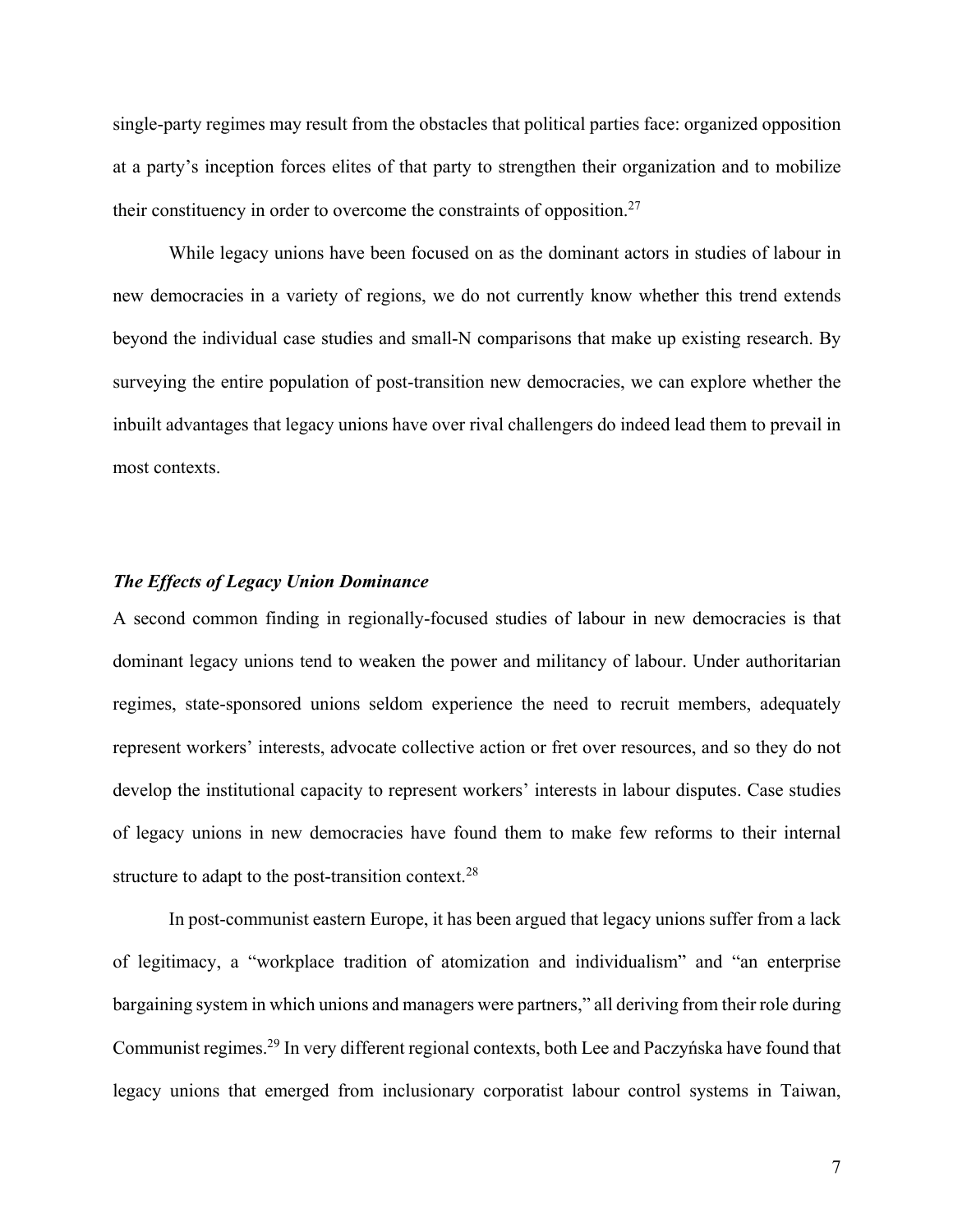Mexico and Czechoslovakia are poor at representing and mobilizing workers, making it easier for new democratic regimes to undertake neo-liberal reforms—and that new challenger unions are more effective at forcing governments to make concessions.<sup>30</sup> Challenger unions that align themselves too closely with new democratic regimes, however, may come to compromise on the implementation of neo-liberal reforms. Hartshorn and Sil argue that this was the fate of Poland's Solidarity trade union, which gradually lost its influence over economic reforms under the post-Communist government, and warn that something similar might happen to Tunisia's Tunisian General Labour Union (Union Générale Tunisienne du Travail, UGTT). 31

While previous research has effectively shown how and why legacy union dominance has led to diminished labour power in small-N comparisons, our data can be used to test the hypothesis that the continued dominance of a legacy union harms the power of labour across the entire range of Third Wave democracies.

### **2. Data: Introducing a Global Dataset of Legacy Unions**

In order to explore whether the findings of the existing literature hold across the population of new democracies, we first identified all countries which underwent a democratic transition during the Third Wave of democratization (between 1980 and 2010) and have maintained democratic status since. We used Haggard and Kaufman's qualitative dataset of regime transitions to identify sixtysix countries that met these conditions.<sup>32</sup> We then employed qualitative and quantitative historical information from the 6<sup>th</sup> and 7<sup>th</sup> editions of the International Centre for Trade Union Rights' *Trade Unions of the World* (TUW) report to identify which countries had legacy unions that survived until (at least) 2016.<sup>33</sup> We also sourced information from membership reports of the International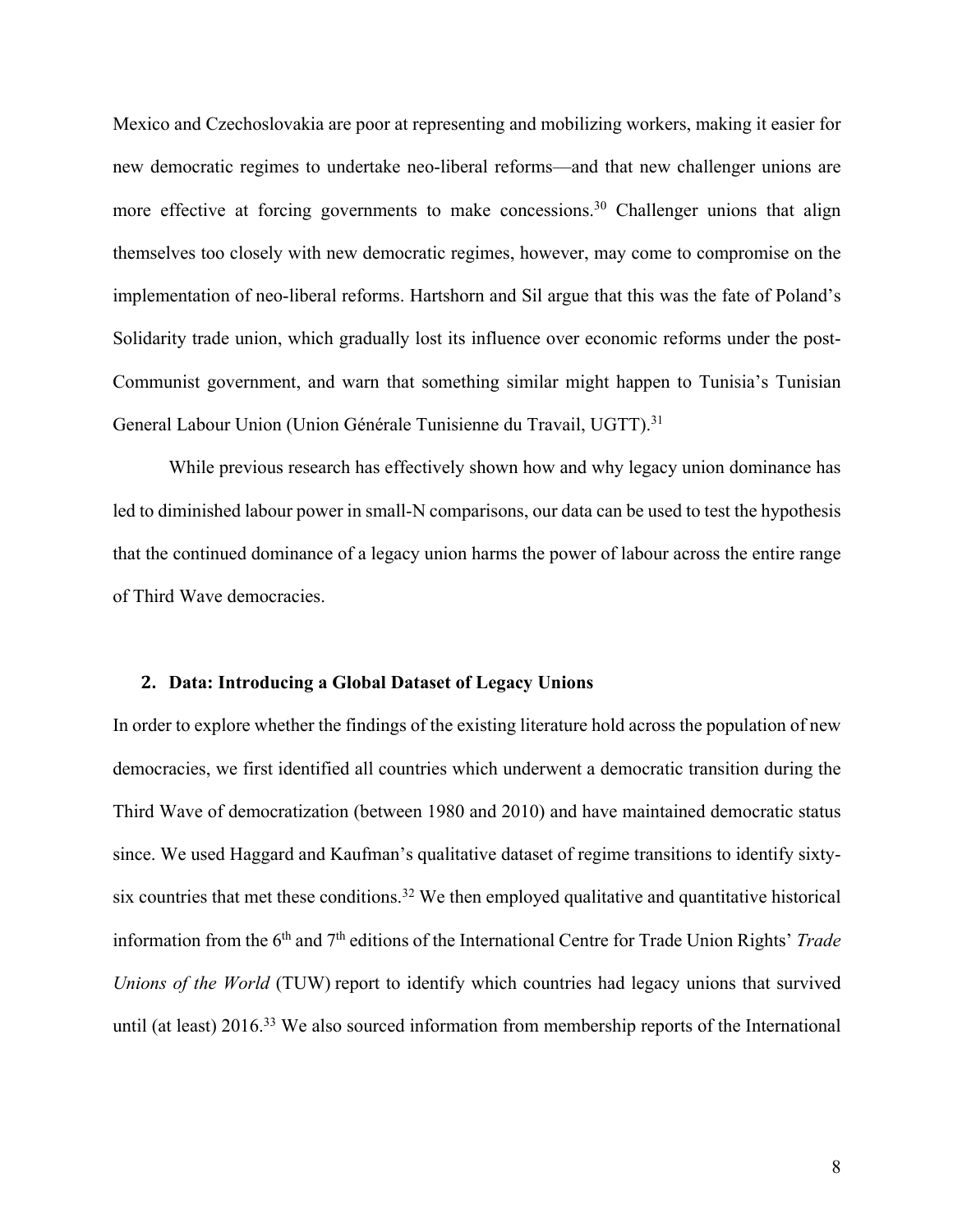# Trade Union Confederation (ITUC) and labour market reports by *Eurofound* and *Ulandssekretariatet*. 34

Using these sources, we found that forty-two countries had a single state-sponsored union under the preceding authoritarian regime. Forty of these legacy unions are still operating; only in the cases of Nepal and Uruguay has the legacy union been formally dissolved. Among the forty cases of existing legacy unions, thirteen are located in Africa, six in Asia, nineteen in Europe, and two in the Americas.

Our dataset also includes an additional twenty-four cases of countries that underwent a Third Wave transition but in which the previous authoritarian regime did not sponsor a single trade union. With a total of 66 cases, our dataset thus allows for the assessment of the state of labour politics not only between cases of legacy unions, but also to compare cases with legacy unions with those that never had state-sponsored unions. A list of the countries and unions is available in the Supplemental Material.

The existing literature has assessed the relevance of legacy unions in post-transition regimes by determining whether they remain "dominant" or have been "displaced" by other unions depending on whether they have maintained the largest share of unionised workers among all other existing national-level unions within a country or not.<sup>35</sup>

This binary conceptualisation of legacy unions may hide significant variation in the relative and absolute position of legacy unions in post-transition regimes. For instance, a legacy union might maintain the largest membership among all its contenders but only represent 20% of the unionised labour force. This scenario is considerably different from one in which a legacy union is the sole or overwhelming representative of unionised labour, representing 80% of all unionised workers. For example, the formerly regime-backed National Union of Malian Workers and the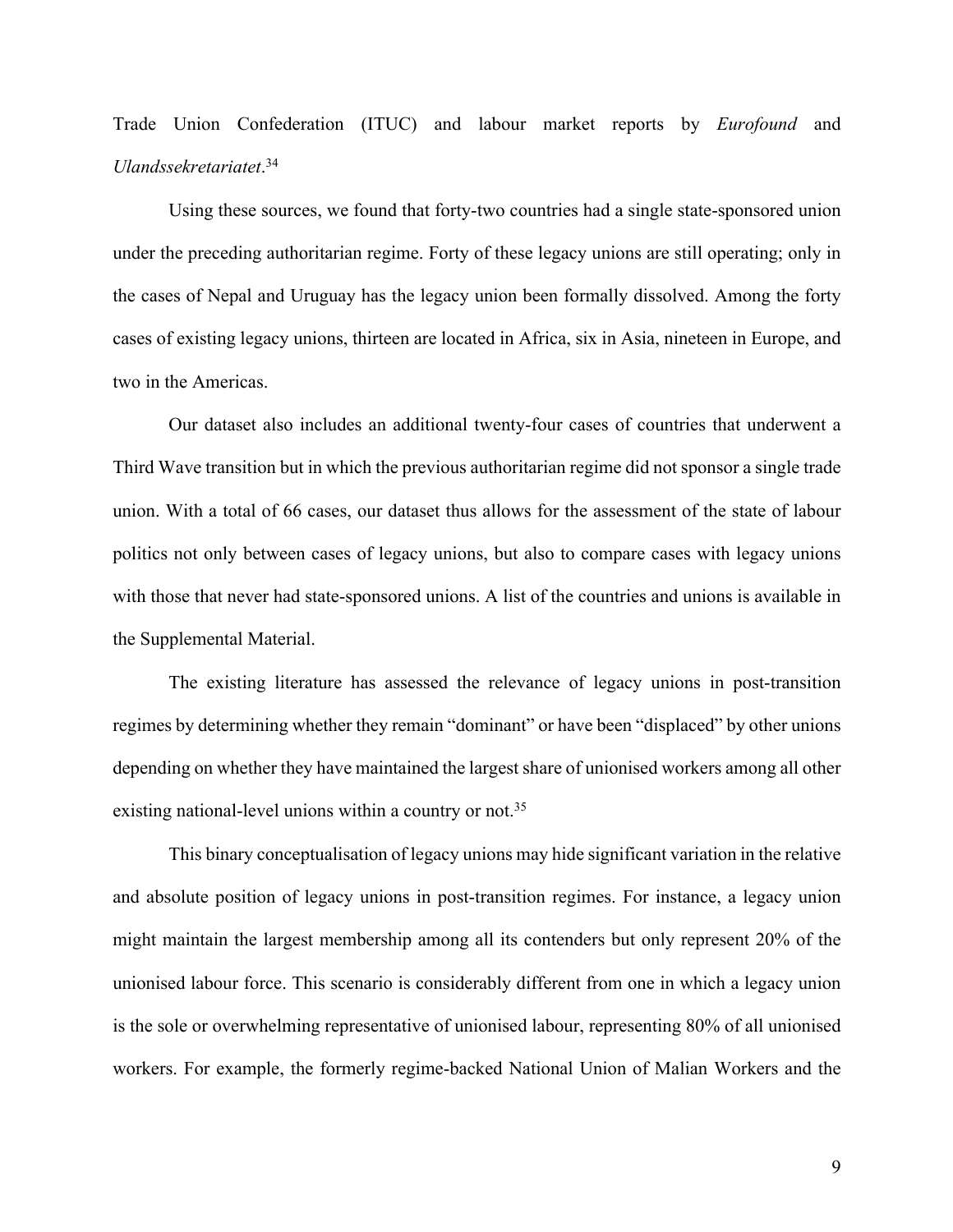Confederation of Estonian Trade Unions represent more than 85% of their respective states' unionised workforces, while the Federation of Trade Unions of Macedonia and the National Confederation of Guinean Workers remain the largest trade unions in their respective countries but represent less than half of their unionised workforces. If conceptualized in a binary manner, these unions would all be considered "dominant."

Our data allow us to refine this measure. We start by coding *legacy union membership* as the total number of workers registered as members of a legacy union. We also code *other membership*, which refers to membership of other existing national-level trade unions; and, *unionised labour*, which refers to the total number of unionised workers in a given country.

Using these data, we derive four different measures to capture the fates of legacy unions. The first one, *largest union*, follows the existing literature and characterises "dominance" (coded 1) or "displacement" (coded 0) vis-à-vis contenders, without consideration for total number of unionised workers. Here, a legacy union is coded "dominant" if it is the largest union within a given country.

Our other measures depart from the existing scholarship by introducing nuanced measures that consider legacy unions' relative salience within a given system. Our second variable, *majority union*, characterises "dominance" or "displacement" only in relation to the total number of unionised workers in a given country. Here, a legacy union is considered "dominant" if it represents over 50% of unionised labour. Our third measure, *dominance status*, provides a more nuanced characterization of legacy union status by taking into consideration the proportion of unionised workers it represents. This is an ordinal variable with six possible values: "dissolved" for formerly state-backed unions that ceased to function during or soon after the democratic transition; "displaced" for legacy unions representing 1-20% of unionised workers; "competitive"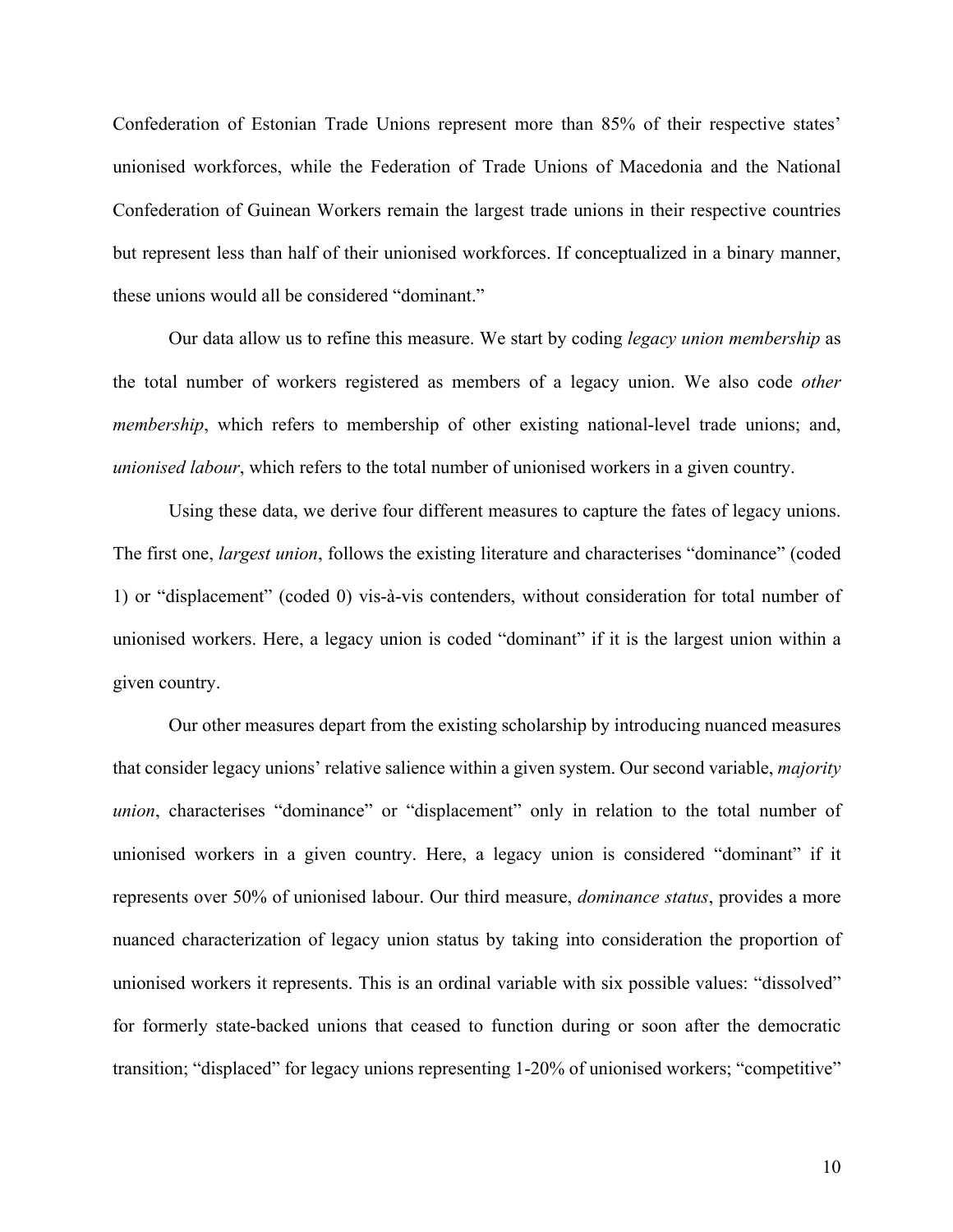for legacy unions representing 21-40% of workers; "parity" for legacy unions representing 41- 60% of workers; "dominant" for legacy unions representing 61-80% of workers; and "highly dominant" for legacy unions representing 81-100% of workers. This variable is used to facilitate the interpretation of a legacy union's status in a given system, but is built from our fourth variable, *legacy union membership of unionised workers*, an equivalent measure that is continuous and captures legacy union membership as a proportion of total unionised labour.

Our dataset is cross-sectional because insufficient data are available to create a robust cross-temporal dataset. The data included are the latest available to 2016, with the earliest membership information dating from 2012. Only one country which met the criteria for inclusion was excluded from our analyses due to lack of data: São Tomé and Príncipe.

### **3. Mapping the Fates of Legacy Unions Globally**

In this section, we employ our dataset to explore what happens to state-sponsored trade unions after regime transitions. As we show in the Appendix, each of our operationalisations of dominance shedslight onto the position of legacy unions in post-transition regimes from a different perspective—and suggest that future research should address the implications of different *types* of dominance. Yet, all of our measures point to a similar pattern: legacy unions overwhelmingly maintain their dominant status after democratic transitions.

Our third variable, *dominance status*, is the one that provides greater insight into the patterns of legacy unions' fates in post-transition regimes. Figure 1 summarises the status of legacy unions across these categories (and as measured by our fourth equivalent continuous variable, *legacy union membership of unionised workers*).<sup>36</sup> The modal legacy union fate is highly dominant: 38% of legacy unions maintain membership of the overwhelming majority of unionised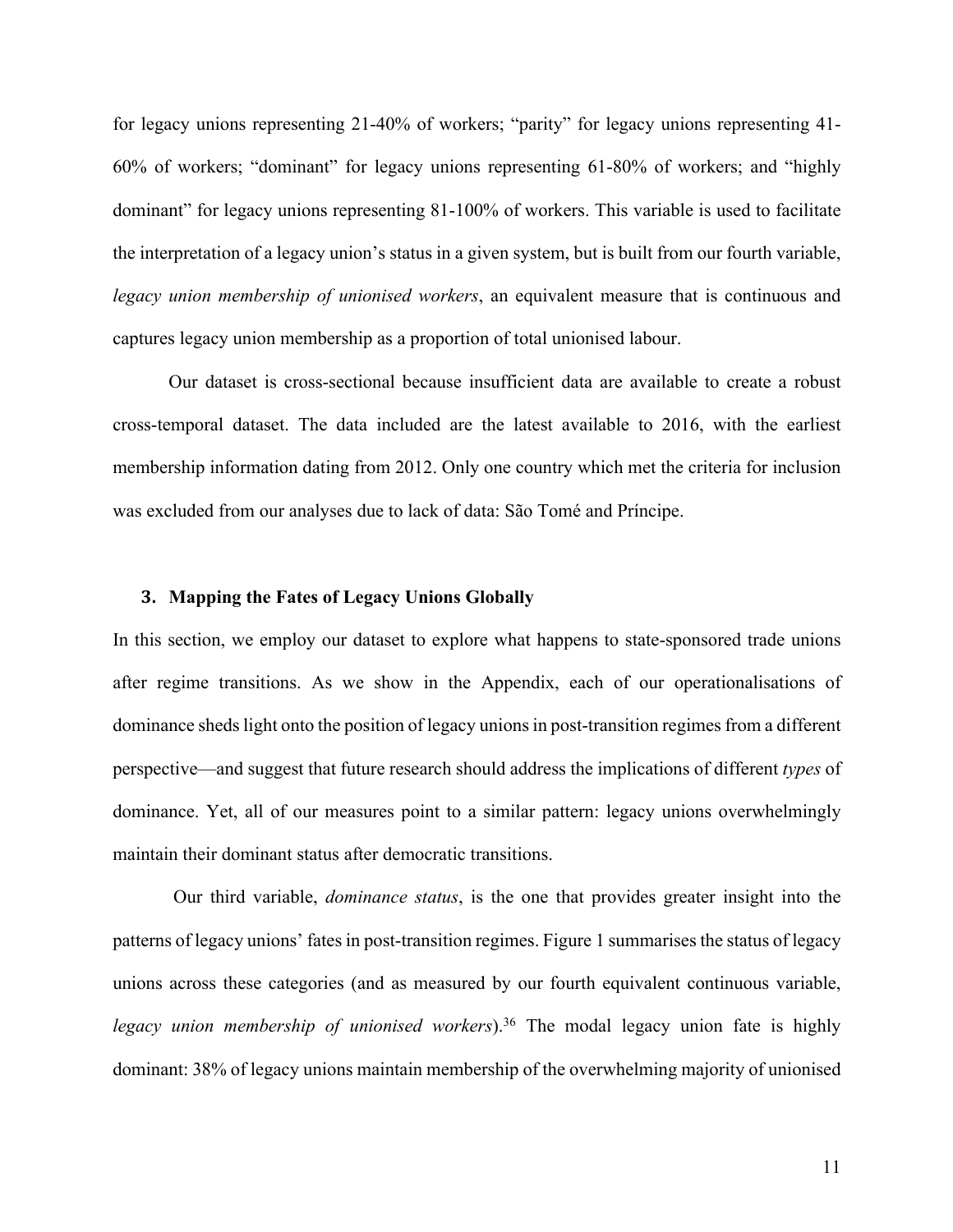workers in post-transition democracies. This confirms the assumptions of the existing case study literature that legacy unions tend to remain very significant organisations despite losing their sponsorship from authoritarian regimes. This finding also speaks to the broader literature on historical institutionalism, which highlights the stickiness of institutions and their path-dependent trajectories.37 The second most frequent category reinforces this finding: ten of the forty-two unions (23.8%) are "dominant." A further five unions (11.9%) retain parity with their competitors. This means that only eleven unions (26%) fall below parity: seven of them (16.7%) remain competitive; two (5%) have been displaced; and two (5%) were completely dissolved after the fall of the authoritarian regime.

Highly dominant legacy unions stand out across all regions, as we can see in Figure 2. In Africa, legacy unions tend to be either highly dominant or displaced with few being dominant as many are in Asia or Europe. The variation in legacy unions' fates in Asia shows a higher tendency for the maintenance of legacy unions, with only a small percentage of unions being displaced, meanwhile all other unions retain significant statuses of either parity or higher. In Europe, 26% of legacy unions have either been dissolved or displaced, with a small proportion of unions maintaining parity (9%) and the overwhelming majority (65%) of unions remaining dominant or highly dominant. Patterns for the Americas are not interpreted as data are based on only three observations.

Why are some legacy unions more persistent and dominant than others? The small number of cases (N=42) prevents rigorous quantitative tests to answer this question. Nevertheless, we provide some initial analyses that can serve as the basis for future explorations. As the existing literature conveys, the financial, structural, and soft resources (e.g., know-how), as well as *de facto* worker memberships state-backed unions acquired during authoritarian regimes, place them in an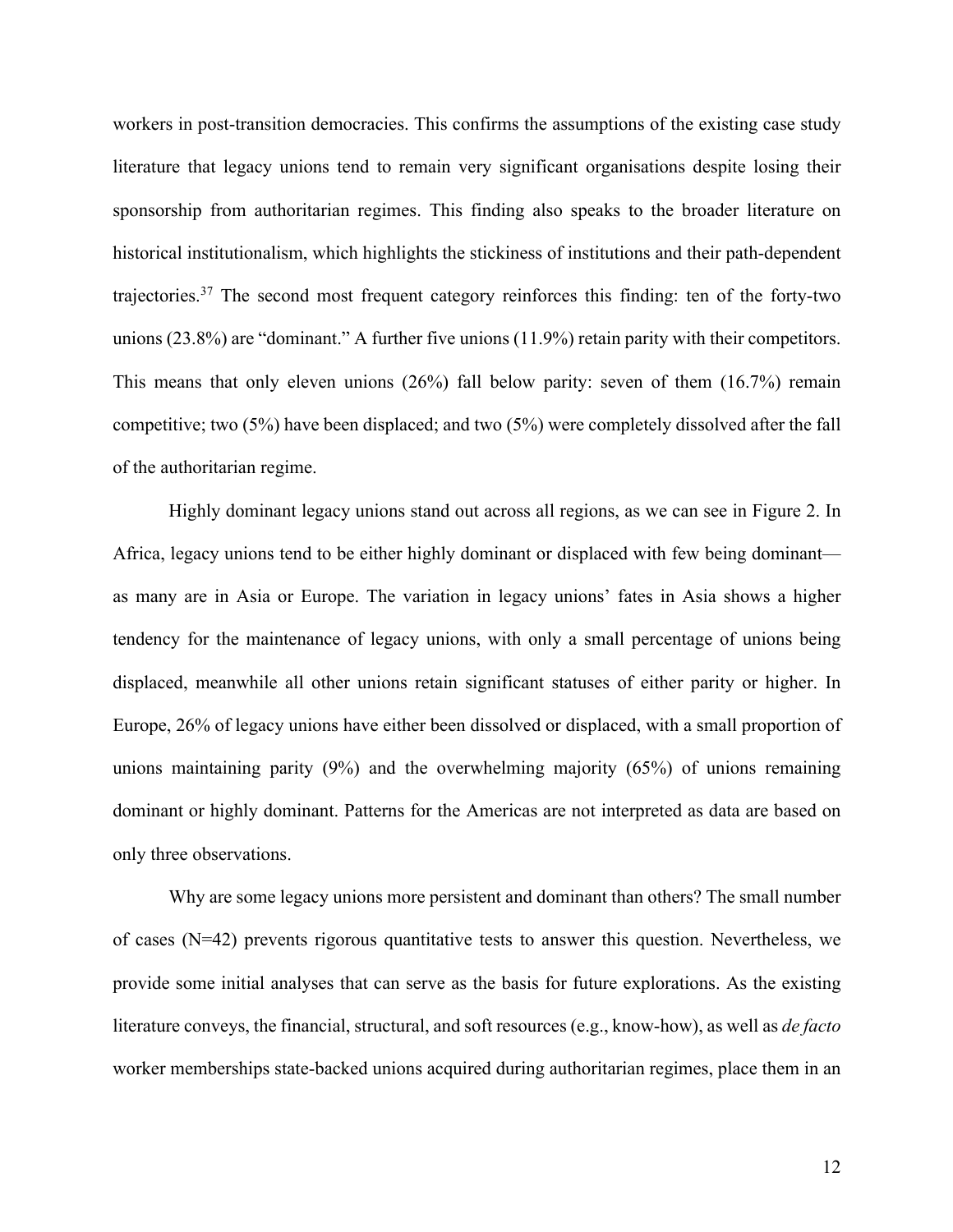advantageous position upon which to compete with potentially emerging contenders in posttransition periods. The extent of resources received, however, varied across systems: type of labour incorporation pre-transition thus granted unions higher or lower levels of competitive advantage post-transition.

Preliminary analyses conducted using our Labour Incorporation Index do not provide support for the idea that unions which enjoyed greater state-support and access to resources pretransition are more successful in remaining dominant in post-transition times—as indicated by a statistically non-significant (and negative) correlation coefficient of -0.04 between this Index and *dominance status*. <sup>38</sup> We also assess the correlations between the individual components of our Index and *dominance status*. This analysis also does not yield statistically significant results.39

A second explanation of the fate of legacy unions is posited by Caraway, who finds that worker mobilisation outside of state-sponsored unions early in the transition weakens legacy unions in post-transition regimes by allowing a single challenger union to secure a strong membership and remain united during the early process of transition.<sup>40</sup> Employing binary variables that measure mobilisation of workers from within and outside state-sponsored unions during the transition period), we find that the mobilisation of workers outside state-sponsored unions is negatively and statistically significantly correlated with *legacy union membership of unionised* workers (coefficient: -0.339, p<0.05).<sup>41</sup> Although the produced correlation coefficient is not substantively large, the statistically significant relationship supports Caraway's notion that worker mobilisation increases the political relevance of challenger unions in post-transition times.

In sum, we find that, despite regional variation and regardless of the conceptualisation and measurement employed, one overarching pattern is clear: legacy unions retain considerable levels of membership among unionised workers, thus remaining a significant actor in labour politics

13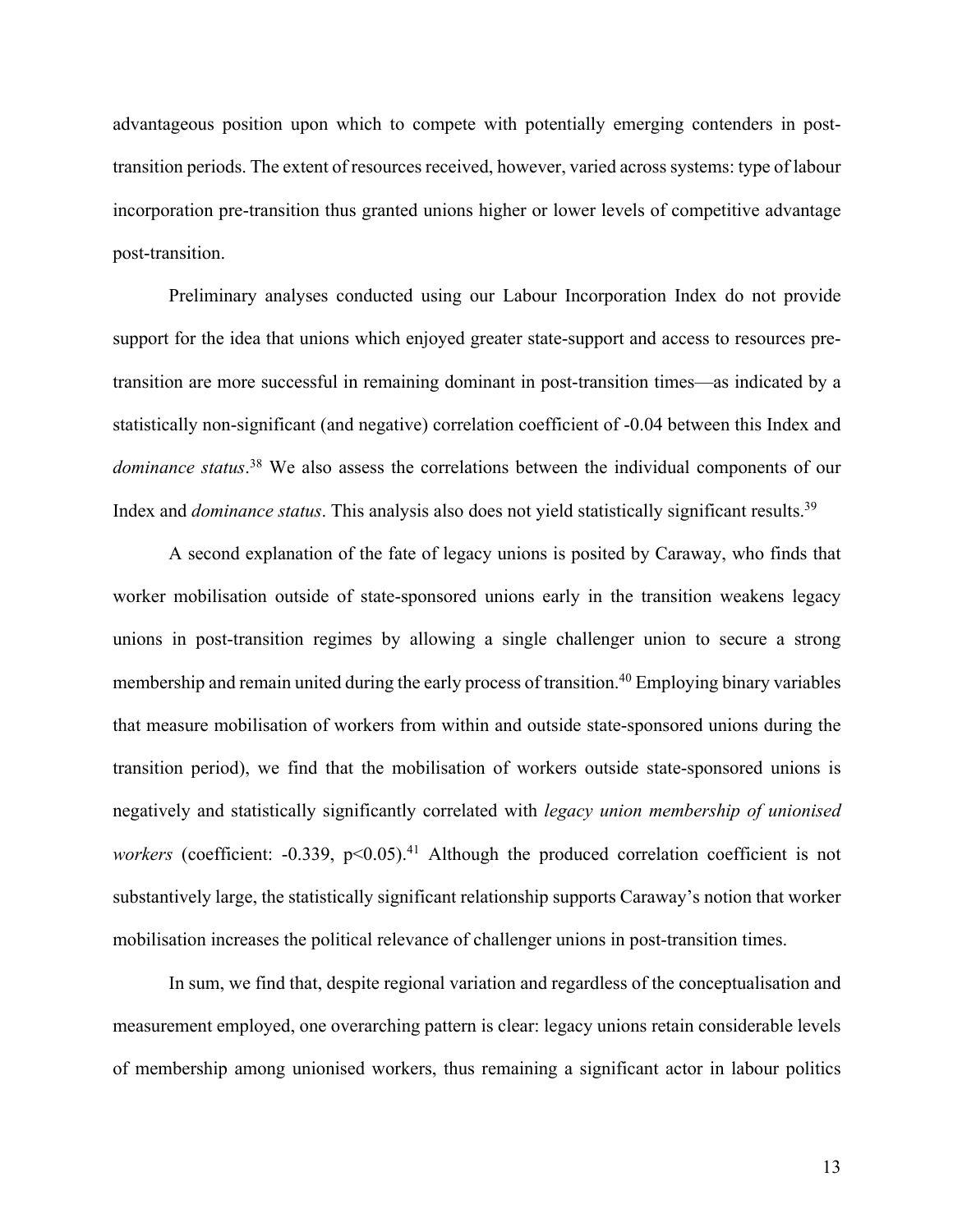across regions. We also find that in transitions in which workers mobilise outside the statesponsored union, challenger unions seem to be more likely to develop strongly to contest the dominance of legacy unions. But are challenger unions better placed than legacy unions to represent workers' interests? We now turn to investigate this question and to explore the effects of legacy union dominance.

#### **4. Effects of Legacy Union Dominance**

As discussed above, existing scholarship posits that legacy unions have contributed to the weakness of labour in many new democracies.<sup>42</sup> In earlier research, however, there has rarely been a comparison of outcomes between new democracies in which legacy unions do and *do not* operate.

Our global dataset of legacy union outcomes allows us to examine the implications of legacy union dominance for labour politics across all cases of Third Wave democracies—those with experience of single regime-backed trade unions  $(N=42)$ , as well as those in which the previous authoritarian regime did not sponsor a single trade union (N=24). While the strength of labour is a difficult concept to measure, we can proxy for it with measures that capture different aspects of labour organisation. Specifically, we assess the relationship between the level of dominance of legacy unions in post-transition regimes (as measured by our continuous variable, *legacy union membership of unionised workers*) and three types of labour politics outcomes: 1) trade union fragmentation; 2) strike activity; and, 3) labour rights.

First, we examine whether legacy unions with high membership rates are indeed more successful in stirring away competitors and constraining the number of players representing organised labour. While fragmentation could be a source of useful militancy—a larger number of trade unions may increase competition for membership, creating a need to attract new members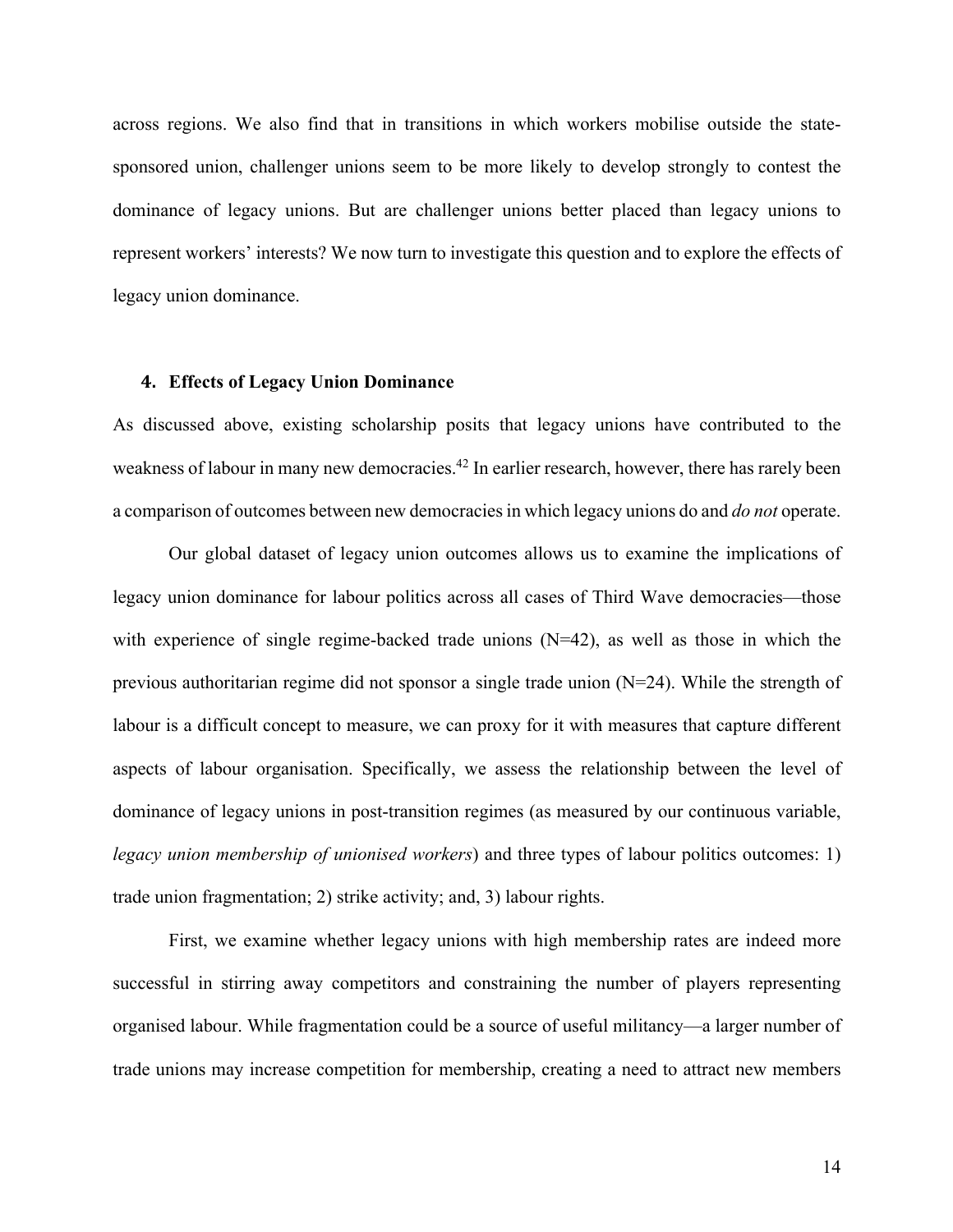by enhancing their representation<sup>43</sup>—it is more likely to be a handicap; a large number of small unions will likely have less clout and resources to negotiate on behalf of workers and governments can play competing unions against each other.<sup>44</sup> Very fragmented labour movements may also find it more difficult to work together through formal bargaining processes to pressure governments to adopt labour-friendly policies.<sup>45</sup> Due to their organisational and material resources, legacy unions may have greater power to mobilise substantial sections of the population and thus be in a better position to lobby for workers' interests. Since our dataset also includes twenty-four cases of countries that underwent a Third Wave transition but in which the previous authoritarian regime did not sponsor a monopoly trade union, we can explore whether unions that did not inheret resources have managed to retain low trade union fragmentation, or whether legacy unions have been critical to centralising worker mobilisation. To explore this, we employ the variable *trade union fragmentation*, which measures the number of existing national-level trade unions in a given country. This is a continuous variable that ranges from 0 (Bhutan) to 17 (Senegal), has a mean of 4 and a standard deviation of 3.2.

The expectation that legacy unions may be benecial to labour politics is at odds with some existing research which contend that dominant legacy unions tend to be poor at representing workers' interests since they were initially founded to reduce militancy and prevent workers from threatening authoritarian regimes. Another way in which we can explore legacy unions' impact on labour politics is to examine their effect on strikes. If dominant legacy unions mostly fail to reform and remain politically quiescent, we would expect them to be associated with fewer strikes.

Cross-national data on strikes are irregular, especially in new democracies. We address this by expanding on strikes data collected from media reports following a similar methodology to Robertson and Teitelbaum's *High Profile Strikes Dataset* which includes data on strikes from 1980

15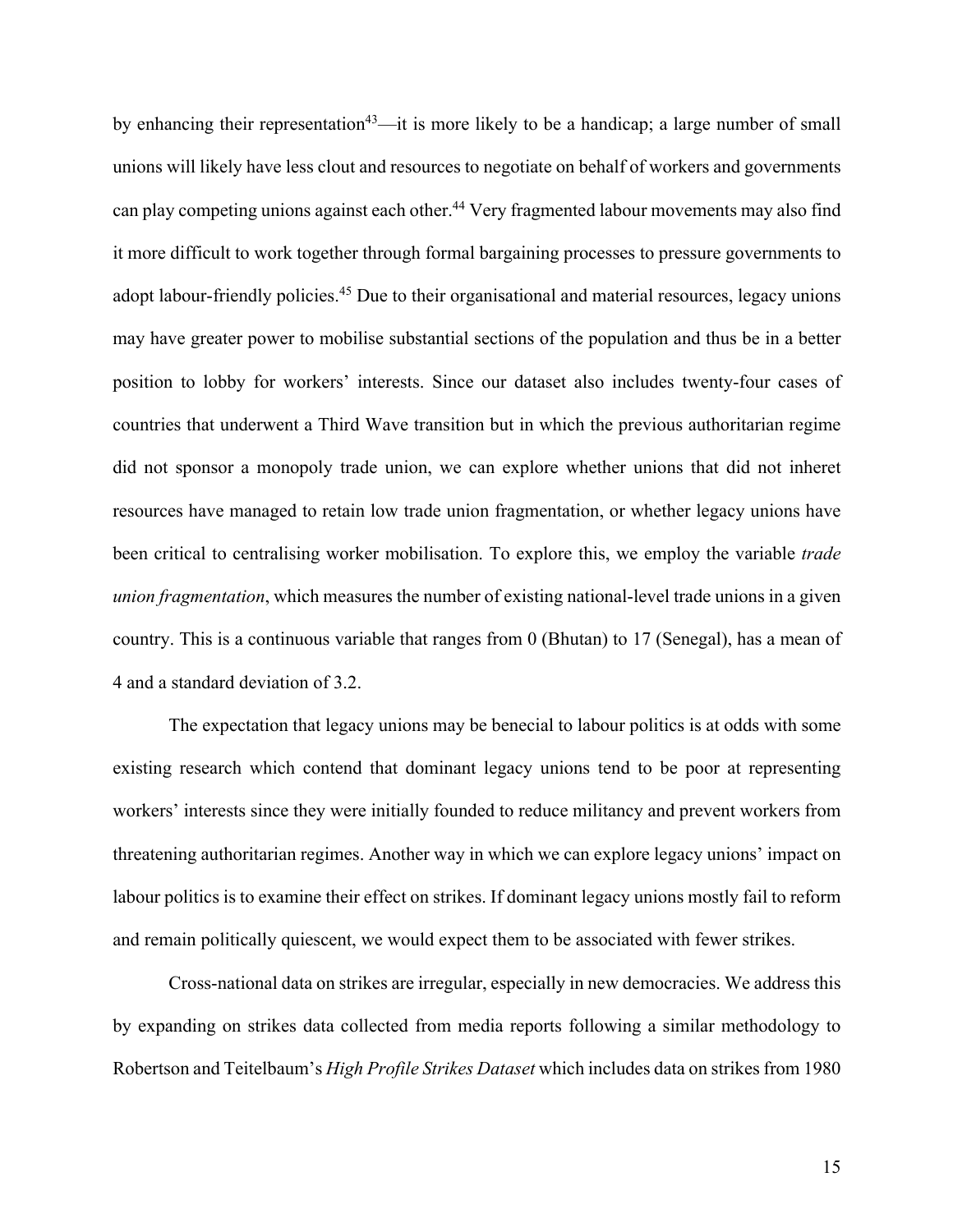to 2005.46 Specifically, the variable was coded from the number of discrete strikes reported by the Associated Press and *Agénce France-Presse* and found using a comprehensive search of the Lexis-Nexis archive. This first measure, *high profile strike activity (2013-2016)*, ranges from 0 (Latvia, amongst others) to 22 (Brazil), has a mean of 2.5, and a standard deviation of 4.1. To verify the robustness of results, the Supplemental Material includes analyses with a second measure of strikes derived from the Cross-National Time-Series Data Archive.

Finally, we also employ a direct measure of labour rights. As we posited above, dominant legacy unions may be well-placed to advocate for workers due to their greater access to resources and ability to mobilise large numbers of members. To examine this, we use the combined labour rights in law and practice indicator from Kucera and Sari's Labour Rights Indicators.47 This is a weighted index of labour rights enshrined in law based on expert coding of the restrictiveness of legal regulation of labour and labour rights in practice coded by the number of violations of labour rights found in a variety of textual sources. Higher scores indicate greater infringement of labour rights, so lower scores equate to better-protected labour rights. The variable ranges from 0.17 (Suriname) to 7.97 (Pakistan), has a mean of 3.34 and a standard deviation of 2.07.

## *Analysis*

The small number of cases, the cross-sectional nature of the data, and the reliance on self-reported union membership data mean that we must be careful about interpreting the results; we cannot assert causality between legacy unions and labour politics outcomes. Nevertheless, exploratory analyses may point the way to further research questions.

We begin by providing an overview of whether legacy unions are an important institution for labour politics across Third World democracies. Overall, as shown in Figure 3, democracies with no legacy unions have more fragmented union systems, greater strike activity, and more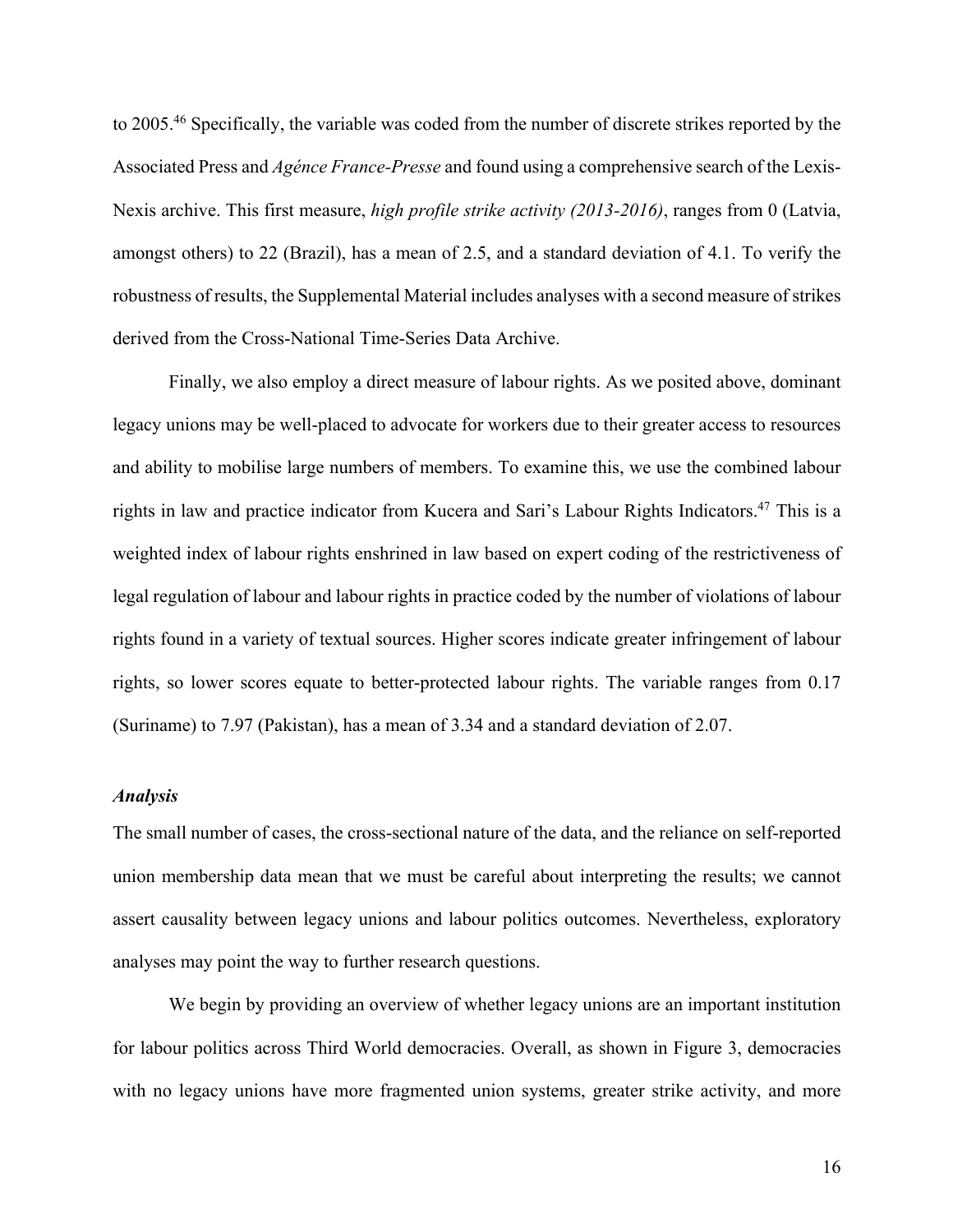labour rights violations. In other words, the mere presence of legacy unions seems to be associated with important labour outcomes.

To examine whether legacy union dominance is an important factor in shaping these outcomes, we conduct regression analyses with a number of control variables. First, we expect unions to be stronger and have greater bargaining power in systems where a greater share of the formal workforce is unionised, so we control for this. Unions also tend to be less effective at mobilizing workers in agricultural sectors of the economy, so we include the percentage that agriculture contributed to GDP. Broader economic conditions may also play a role in work conditions and the need for greater worker mobilisation, so we include measures of inflation, GDP growth, and GDP per capita. Foreign investment can play an important role in determining governments' attitude towards labour organisations; for example, open economies face greater competition and thus tend to lower labour standards.<sup>48</sup> To capture this, we include a measure of net inflows of Foreign Direct Investment (FDI) as a percentage of GDP. Organisational capacity is easier to develop in urban settings and larger populations, so we include a log of population size and the percentage of the population living in urban areas. Government-union relations can also be influenced by general levels of political openness which we measure by Freedom House political rights scores. Descriptive statistics and data sources for employed variables are available in the Supplemental Material.

Our key explanatory variable measures the percentage of unionised workers who are members of the dominant legacy union, as described above. The results displayed in Table 1 provide further evidence of the relationships illustrated in Figure 3: more dominant legacy unions are associated with lower union system fragmentation, fewer strikes and fewer violations of labour rights. Results are more strongly significant (both statistically and substantively) in our models of

17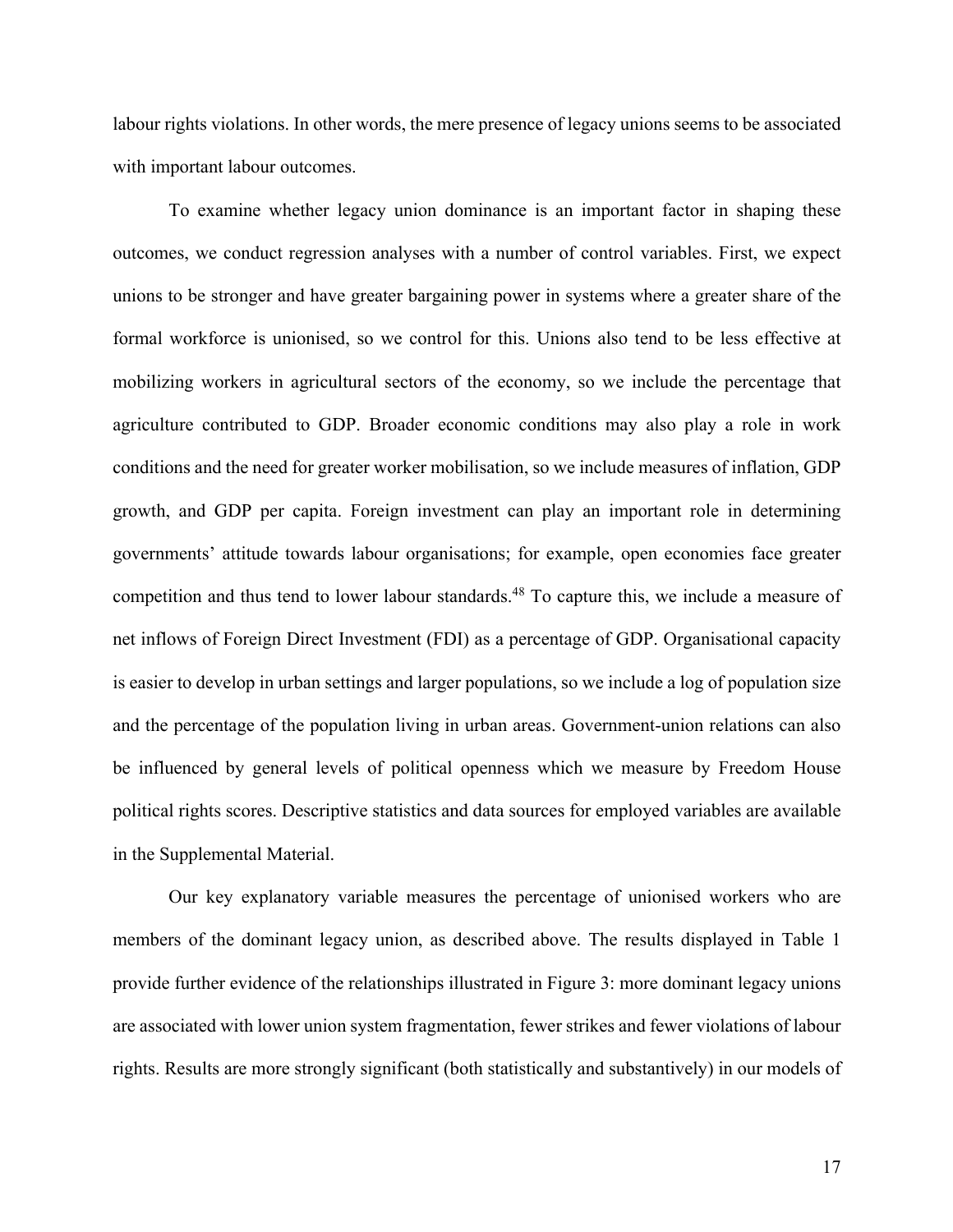union system fragmentation and labour rights violations, as illustrated in Figure 4. These results suggest that the relative dominance of legacy unions may have important effects on labour politics in new democracies.

As we expected, dominant legacy unions are associated with lower labour movement fragmentation. We suggested above that low fragmentation may help unions to more effectively represent workers' interests. Fragmentation, however, operates in conjuction with other factors in new democracies. Where there is high competition between labour unions and ties with political parties are weak, for example, the result can be powerful waves of worker contention: in Bulgaria, the Confederation of Independent Trade Unions of Bulgaria, the country's legacy union, and its main challenger union, the Confederation of Labour "Podkrepa," have both overthrown, rather than worked with, parties in power. Where there are strong links with political parties, fragmentation may result in a divided labour movement: in Poland, because labour unions have traditionally been tied to political parties, these unions have generally placed party loyalty ahead of workers' demands and mobilizations have largely been a function of political alliances. The Solidarity Union, for instance, one of the only successful challenger unions in Poland, remained loyal to its political party in the 1990s, despite the significant decrease in worker support as a result of its ties to the government, while the legacy union, the Polish Trade Union Alliance (PTUA), pursued a strong opposition campaign. Yet, when the PTUA's political allies came to power, their opposition turned to accommodation, changing again with the ouster of their allies from government in 1997. When both union fragmentation and links with political parties are low, as in Russia, the labour movement may be weak and isolated. Though worker discontent certainly exists in Russia, attempts to build a coherent challenger union have failed, and the legacy union, the Federation of Independent Trade Unions of Russia, remains a politically weak loyalist organization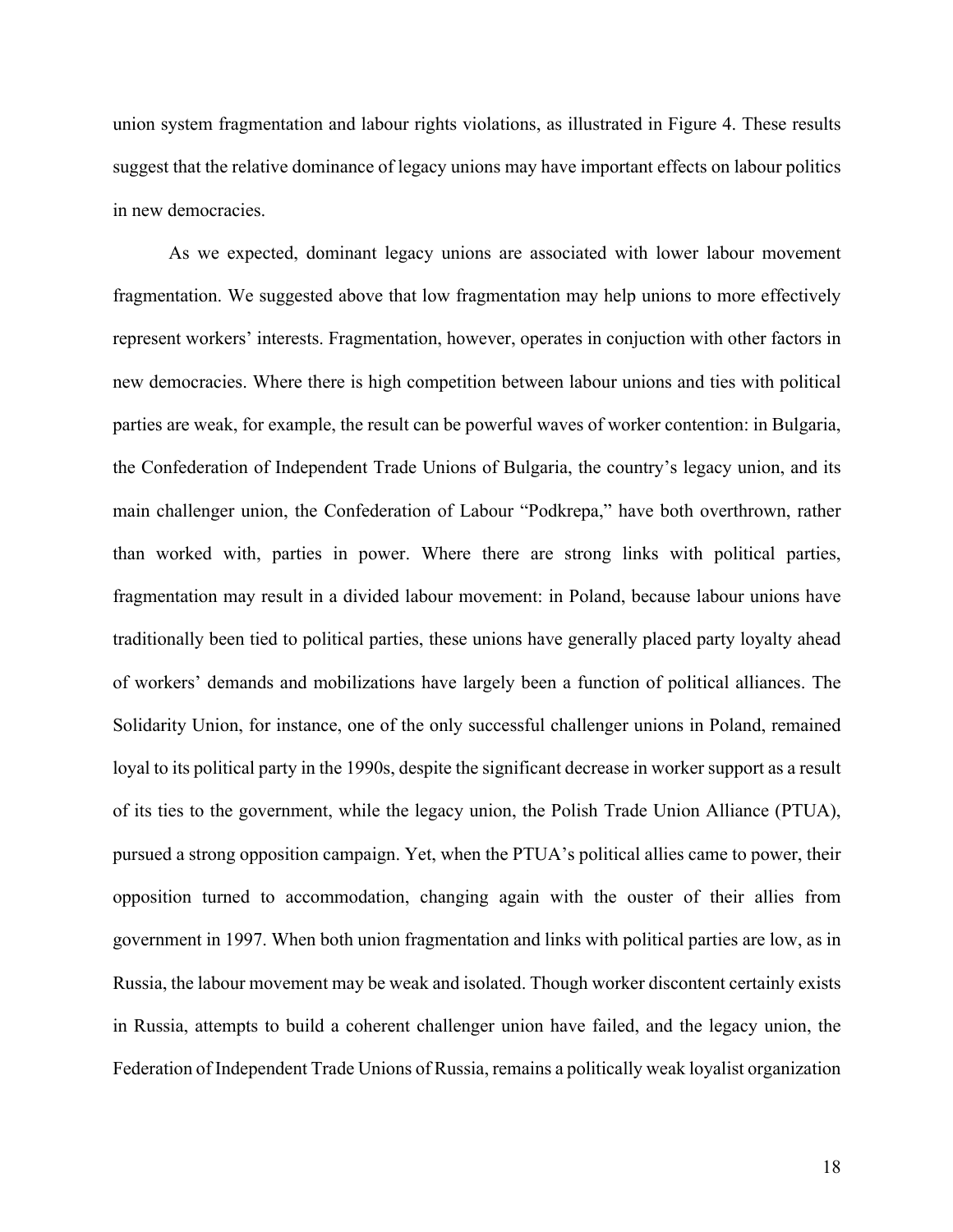with little influence over its members. Without alliances with significant political parties and mass memberships that can be delivered for these parties, unions have found it difficult to make much political headway or to gain any traction among workers. Finally, where there are strong ties to political parties and union fragmentation is low, the result is incorporated labour. In Argentina between 1983 and 1989, for example, union fragmentation was low, and the main union, the Confederacion General de Trabajadores (CGT), had strong links to the Peronist party. Because the Peronist party was in opposition at that time, the CGT was highly mobilized against the reforms proposed by the Radical government under Raul Alfonsin. <sup>49</sup> Thus, while we find that dominant legacy unions are generally associated with lower trade union fragmentation, further research should explore the conditions under which lower fragmentation can be positive or negative for the labour movement; for example, the extent to which legacy unions reform themselves in the democratic era, the links they form (or do not form) with political parties and the nature of competition or collaboration with challenger trade unions.

We also find that more dominant legacy unions are associated with fewer strikes—a finding that is not aligned with existing research which highlight the overall negative influence of dominant legacy unions on the power and militancy of labour. One possible explanation for this is that by conducting a cross-sectional analysis, we are unable to distinguish between strikes that result from strongly organised labour and those that signal labour weakness rather than strength. If unions are unable to adequately represent their workers in corporatist bargaining, for example, militant factions may rebel. If, however, collective bargaining agreements are negotiated in ways that leave workers satisfied, then there would be no need to call strikes. Strikes may also be a function of dominant unions being too entrenched in post-authoritarian regimes. If union elites have close ties with their respective regimes, unions may fail to adequately represent workers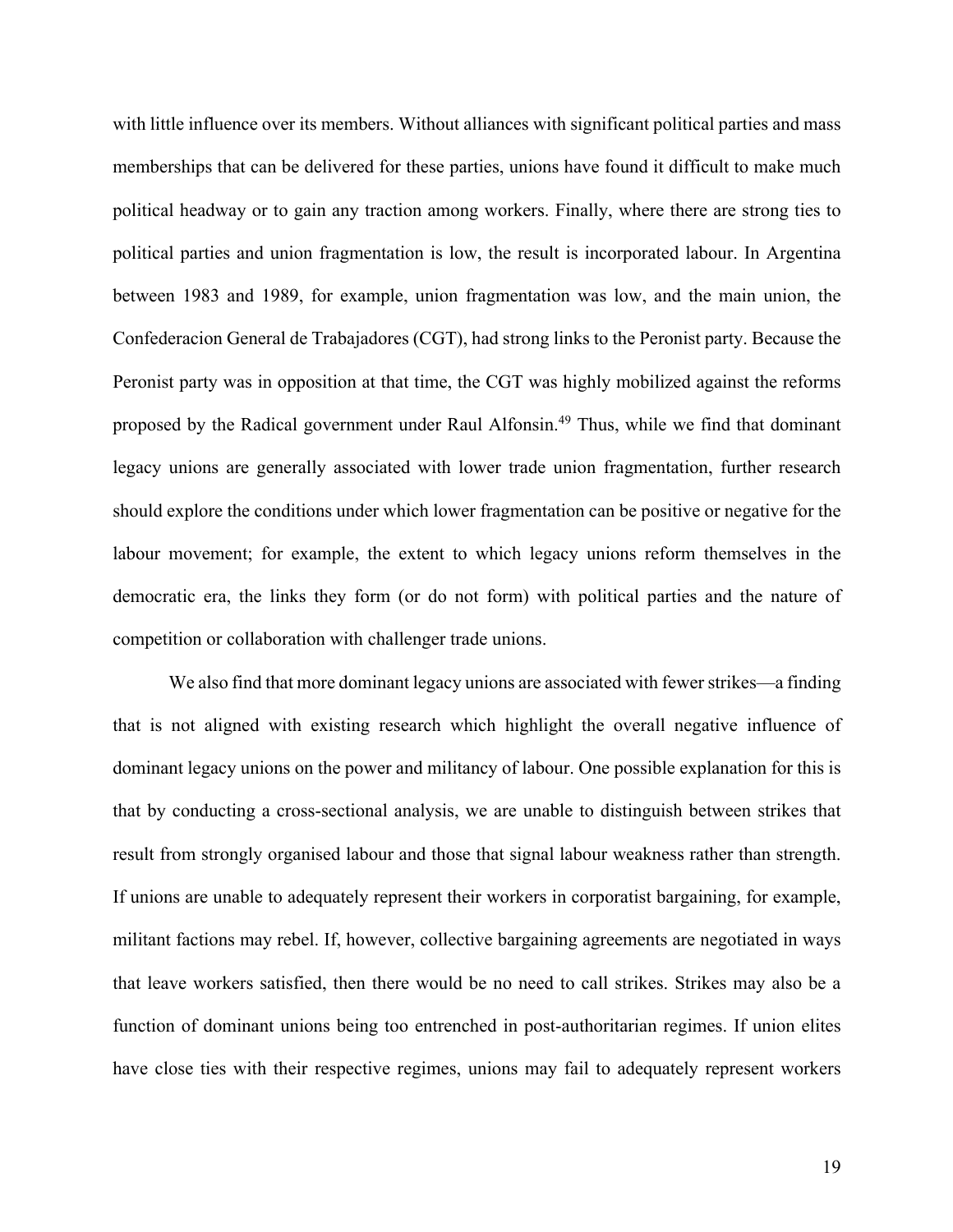because their loyalties instead lie with the state. In such a scenario, militant workers could be pushed to participate in wildcat strikes to apply pressure to the state and their unions in order to safeguard their interests.<sup>50</sup> In other cases, a lack of labour militancy in the early post-transition years is not necessarily due to cooperative unionism, but rather because workers are too anxious about losing their jobs to take risks associated with engaging in wildcat strikes, especially during the extreme uncertainties of the immediate aftermath of transitions. 51

There is, however, an important distinction to be made between wildcat strikes—where unionised workers rebel without the union's authorization or leadership—and union-organised strikes that follow official regulations governing strikes; both are signs of militancy, but have fundamentally different significance. Indeed, considerable worker mobilisation has occurred outside the framework of trade unions, such as in Poland and Ukraine in 1993, and in Russia in 1998.52 In the case of the Federation of Independent Trade Unions of Russia (FNPR), for example, Russia's dominant legacy union's activity, including strikes, has often been in coordination with managers of enterprises and employers' organisations, which, according to Kubicek, questions the extent to which the Russian trade union actually represents its workers.<sup>53</sup> As a result, in this and similar cases where trade unions are used for control rather than representation, strikes often occur outside of organised labour and are most likely to take place when economic conditions are desperate.54 There can also be considerable variation in workers' strikes across specific locales or sectors in a country, despite the apparent latency of labour at the national level, and general strikes to put pressure on governments to enact certain social or economic reforms are very different to sector-specific strikes over pay and conditions.<sup>55</sup> Further research should disaggregate the type of worker strikes—wildcat versus union organised, national versus local, general versus sector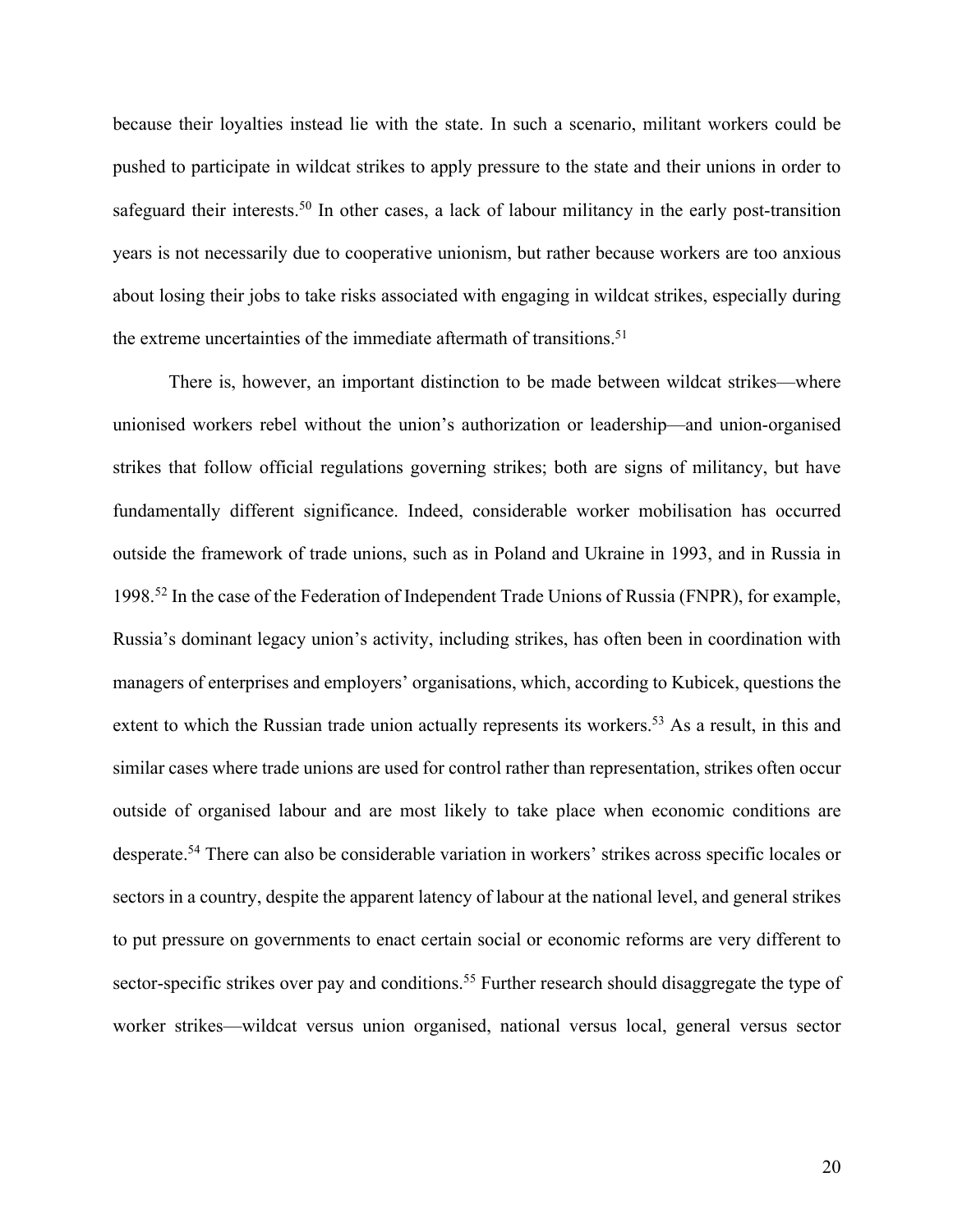specific—and their aims in order to delve deeper into the dynamics between legacy unions and organised labour militancy.

One of the more surprising findings is that continued post-transition dominance by legacy unions correlates with fewer labour rights violations, suggesting that many formerly authoritarian unions become effective defenders of worker's rights in post-transition contexts. One reason for this may be that legacy unions' inherent advantages over challenger unions—large memberships and organisational resources—can be used to successfully mobilise workers (or threaten to do so) in order to gain concessions from governments in new democracies. In cases in which the authoritarian regime chose to repress labour rather than control it through a legacy unions, existing unions are likely to be weak, fragmented and have smaller memberships at the time of transition. Thus, legacy unions often have advantages over both challenger unions and unions in new democracies with no legacy union. Furthermore, those legacy unions which remain dominant can only do so by proving their effectiveness to their members. For example, the previously statesponsored UGTT played an important role in the National Dialogue following political instability in the wake of the Jasmine revolution, ensuring a powerful voice for workers in the newly democratic Tunisia.<sup>56</sup> Labour rights improved significantly, and no significant challenger has emerged to the UGTT's dominance. The largest challenger union is the Tunisian Workers' Organisation, which broke away from the UGTT in 2012 over the UGTT's anti-Islamist stance, but it has to date failed to dent the dominance of the UGTT due to its perceived closeness to Islamist political parties and lack of support from the international labour movement. <sup>57</sup> Further research should examine the conditions under which legacy unions become more or less effective defenders of workers' rights.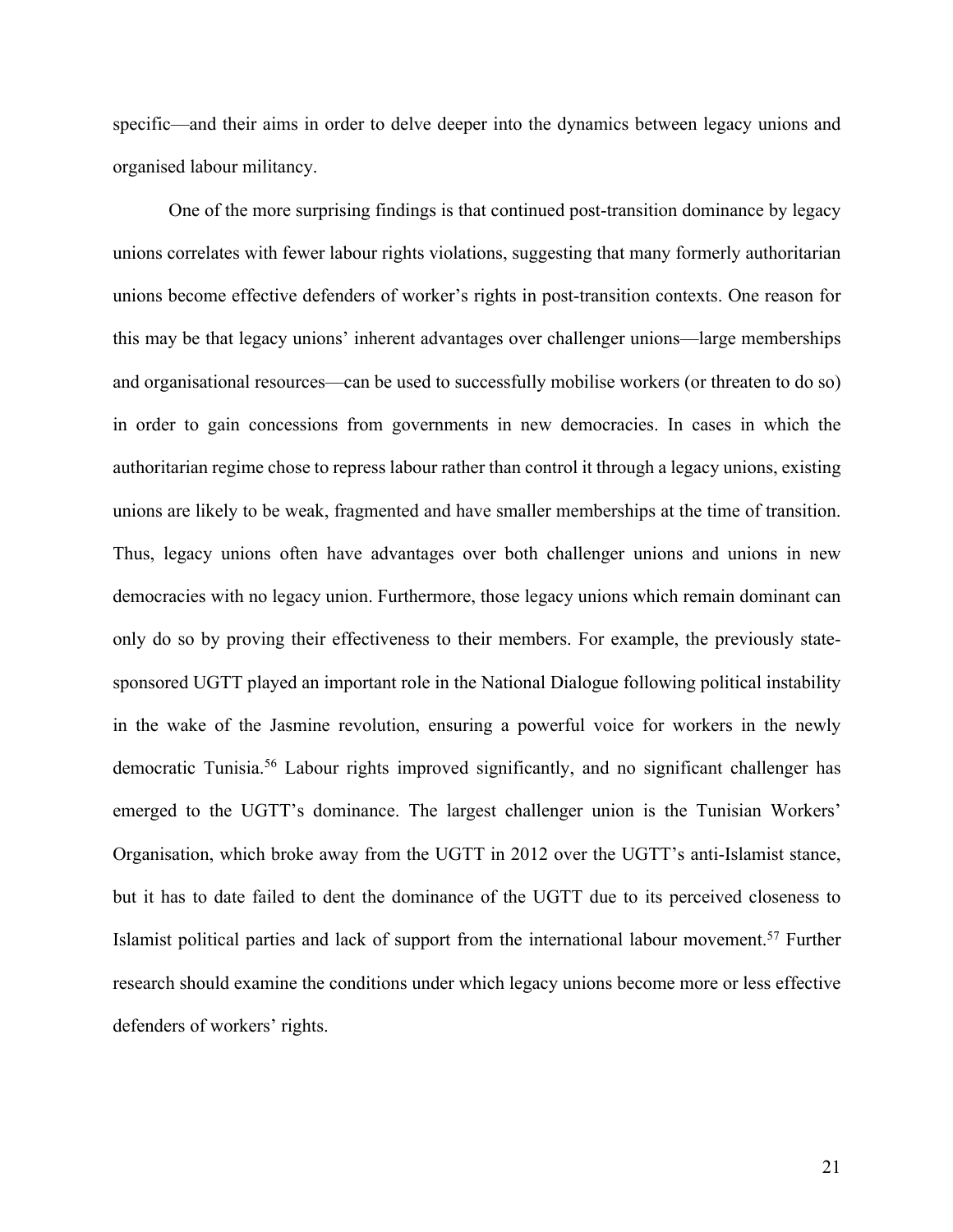In sum, our findings point to mixed results: the large memberships of dominant legacy unions may curb competition and hamper mobilisation, but may also decrease the likelihood of labour rights violations. In other words, in conducting the first cross-sectional analysis of all cases of legacy unions in Third Wave democracies, we find that dominant legacy unions may, perhaps unexpectedly, use their large memberships and substantial resources to successfully advocate for improve workers' rights in new democracies.

## **Conclusion**

Trade unions have historically held crucial roles in political and economic processes. Due to their institutional power to organise and mobilise workers, unions have often been used by authoritarian regimes to contain opposition. While many of the authoritarian regimes that employed trade unions as a means of control have since democratised, many legacy unions have survived transitions. Previous work has emphasised such dominance and argued that legacy unions may be detrimental to the strength and effectiveness of labour politics. Most existing literature, however, has relied on single-case or small-N studies to make such claims.

In this article, we approached the study of comparative labour politics from the opposite end of the spectrum to reveal broader patterns across a large number of cases, yielding results that cannot be captured by disaggregated studies. Specifically, we sought to examine the extent of legacy union dominance in Third Wave democracies and the consequences of such dominance for labour politics in democratic times. We introduced the first global dataset of the fates of all legacy unions in new democracies. We demonstrated that legacy unions remain the labour organisations with the largest membership in the overwhelming majority of Third Wave democracies, although with significant regional variation. Our preliminary analyses suggest that the extent of labour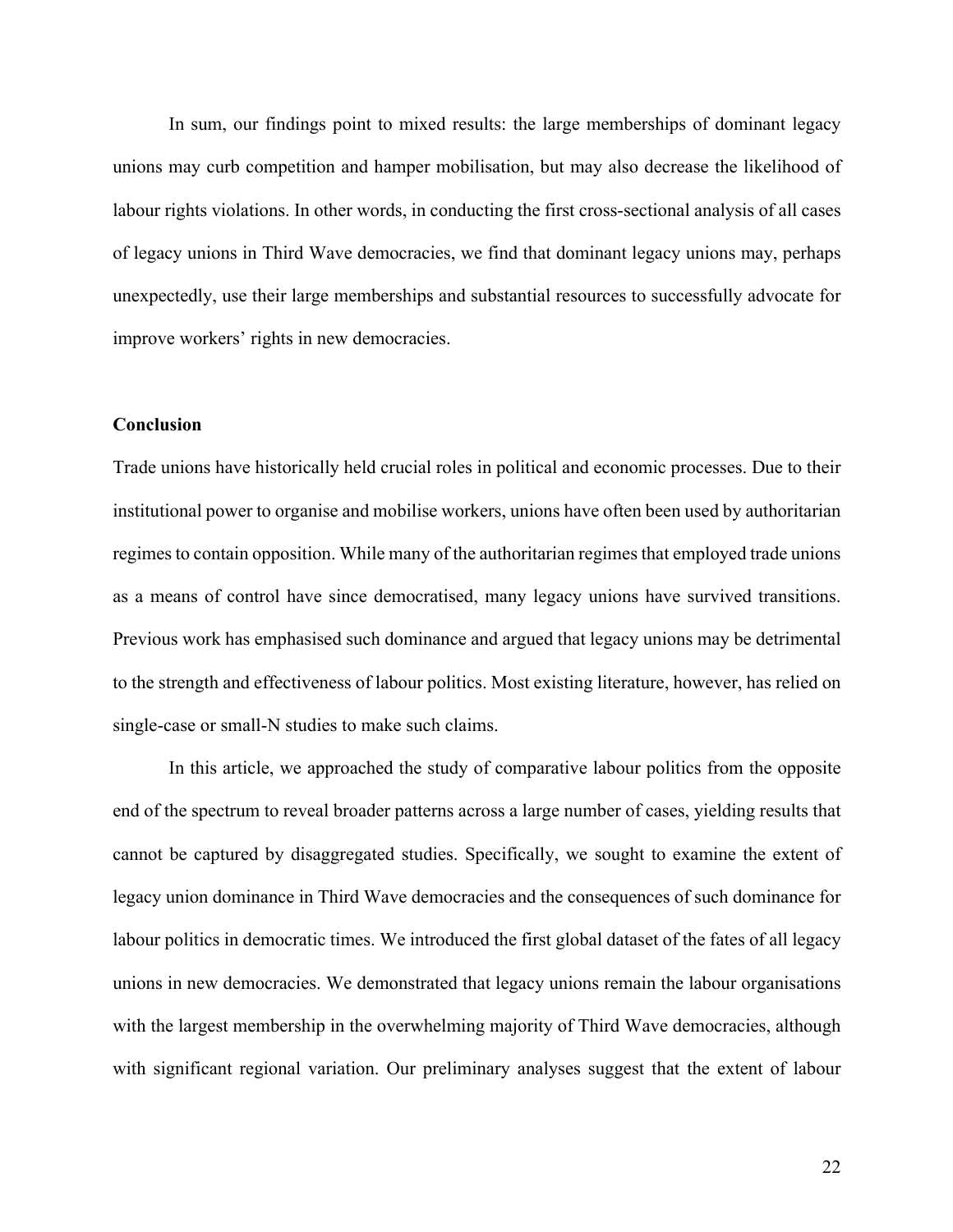incorporation played little role in shaping post-transition trajectories; events during the critical juncture of the democratic transition is a more promising explanation.<sup>58</sup>

We have shown that authoritarian legacy institutions have important consequences for organised labour in new democracies. Countries with more dominant legacy unions tend to have less fragmented labour movements, fewer strikes, and fewer labour rights violations. These findings are tentative, but they suggest that legacy unions do not necessarily lead to negative outcomes for workers. In fact, legacy unions may in some cases be well-placed to shape posttransition labour politics in workers' favor. They can use their large memberships and the resources bestowed upon them by previous authoritarian regimes to effectively lobby new democratic governments, which may be more difficult with a fragmented trade union movement or challenger unions with fewer organisational and material resources. A key area for future inquiry is thus to understand why some legacy unions reform themselves into effective democratic forces that aim to further workers' rights, while others stagnate, fail to represent their members' interests, and become a drag on the power of organised labour.

Crucially, we hope that our new dataset can be used to bring trade unions back into studies of labour politics in new democracies.An important area to investigate in future is the relationship between legacy unions and the extent of neo-liberal reforms in new democracies. The broader trend of labour politics since the Third Wave of democratization has been towards increased labour market flexibility, reduced social protection and lessened trade union influence in line with the globalising and neo-liberal policy prescriptions of international financial institutions. Our dataset could inform case selection to explore whether dominant legacy unions have enhanced or mitigated this trend. In particular, we urge future research to employ our data in search for a middle ground,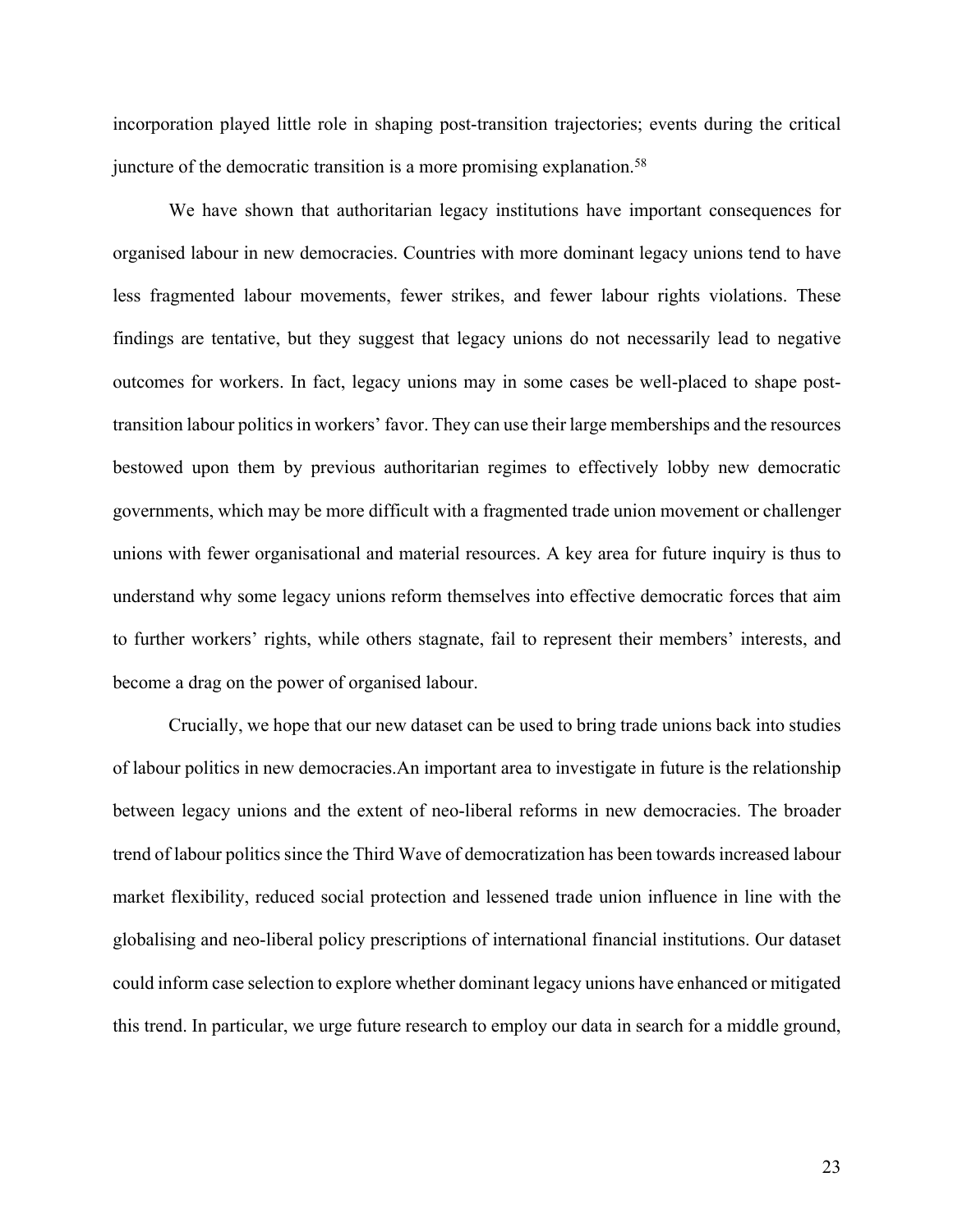taking insights from the context-specific findings found in case studies, and use them to refine the mechanisms behind the broader patterns demonstrated in this article.

Existing case study literature has suggested that the fates of legacy unions vary based on a dichotomous dominant or displaced analytical framework. Our global dataset has highlighted that there are in fact very few cases of displacement: legacy unions almost exclusively dominate the post-democratic transition labour union landscape. In post-communist Eastern Europe, only Poland and Romania have seen legacy unions displaced. In Asia, none were displaced, and in the Americas, only the Nicaraguan legacy union was displaced. Only in Africa was there considerable variation, suggesting that transition dynamics on that continent may indeed be distinct from those in post-communist Europe and Latin America. <sup>59</sup> Why, in almost all cases, do legacy unions remain dominant? What strategies makes them resilient? Why are competing unions unable to apply pressure to legacy unions and overtake them? We cannot take for granted the extent to which legacy unions have remained dominant. Recognizing this pattern is the first step towards understandings the effect authoritarian relics, like formerly state-sponsored trade unions, have on democratization and consolidation.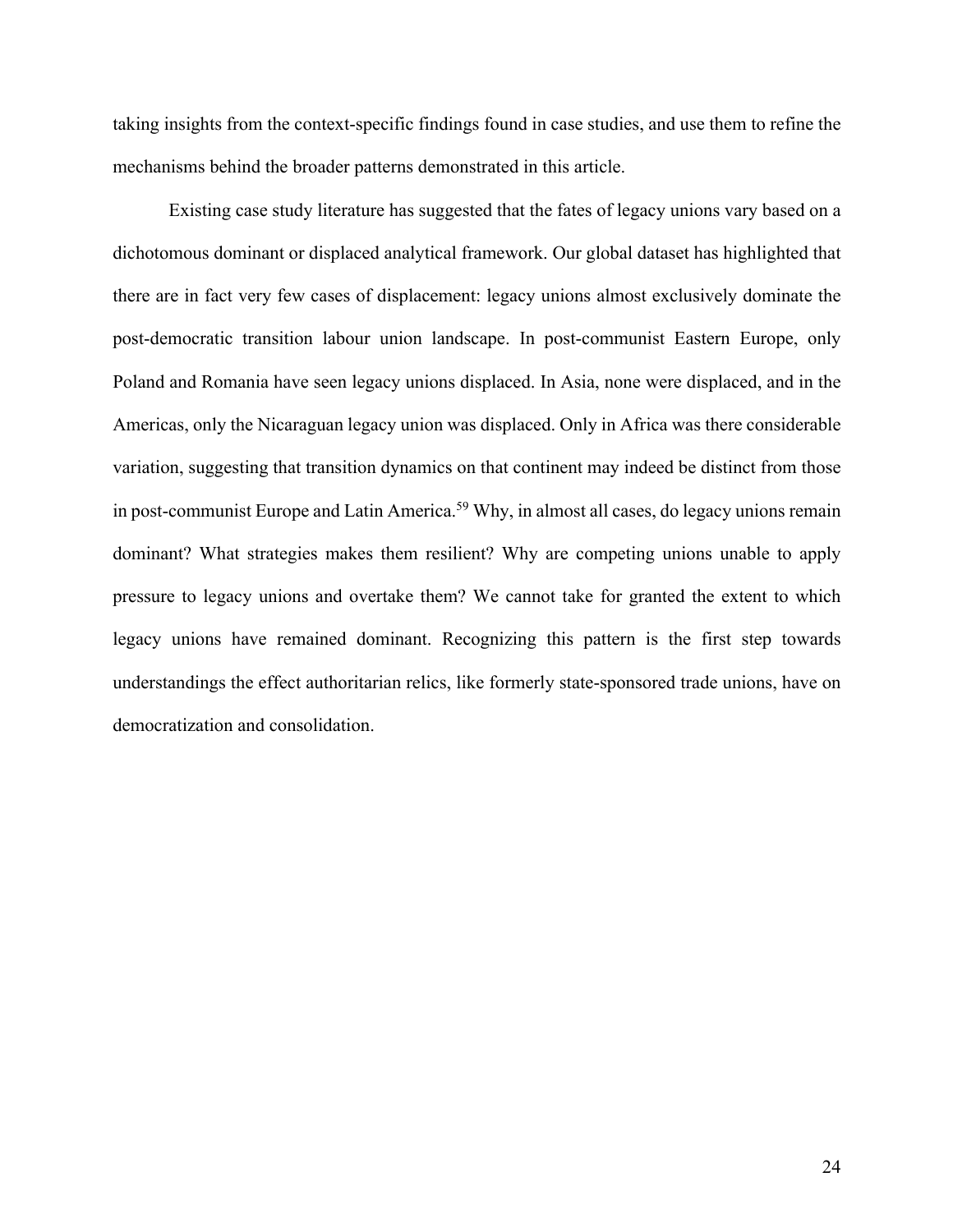3. Caraway, "Dominance of Legacy Unions," 1371-1397.

4. Caraway, Cook and Crowley. *Working Through the Past*, 232.

5. Our dataset will be made freely available on publication of this article.

6. Loxton and Mainwaring, *Life After Dictatorship*.

7. For example: Neumayer and de Soysa, "Globalization"; Mosley and Uno, "Racing to the Bottom"; Greenhill, Mosley, and Prakash, "Diffusion of Labour Rights"; Mosley, *Labour Rights*

8. Data on labour rights is provided by: Mosley and Uno, "Racing to the Bottom"; Teitelbaum, "Measuring Trade Union Rights"; and Kucera and Sari, "New 'Labor Rights Indicators.'" Robertson and Teitelbaum, "Foreign Direct Investment," offer data on strike activity worldwide. The only study to have collated (limited) data available on unions in new democracies is Visser, "Trade Unionism."

9. Ost, "Does Neoliberalism Marginalise Labour."

10. Crowley and Ost, *Workers after Workers' States;* Crowley, "Explaining Labour Weakness"; Kubicek, *Organised Labour in Postcommunist States*.

11. Rakner, *Processes of Democratisation;* Kester and Sidibé, *Sustainable Democracy*; Kraus, *The Coming of Democracy;* Bishara, "Legacy Trade Unions"; Hartshorn, *Labor Politics in North Africa*; Buehler, *Why Alliances Fail*; Karreth, "Schools of democracy".

12. Stepan, *The State and Society*; Collier and Collier, "Inducements versus Constraints'"; Collier and Collier, *Shaping the Political Arena;* Buchanan, "Preauthoritarian Institutions"; Bensusan and Cook, "State-Corporatist Legacies."

13. Caraway, "Dominance of Legacy Unions"; Lee, *Militants or Partisans*; Hutchinson, "Authoritarian Legacies."

14. Caraway, "Dominance of Legacy Unions"; Caraway, "Dominance and Displacement."

15. Buchanan and Nicholls, "Labour Politics"; Lee, *Militants or Partisans.*

16. Kubicek, "Post-Soviet Democratisation."

17. Deyo, *Beneath the Miracle*.

18. Davis and Coleman, "Labor and the State."

19. On exclusionary and inclusionary corporatism, see Stepan, *The State and Society.* For a specific application to labour incorporation, see Davis and Coleman, "Labour and the State".

20. Deyo, *Beneath the Miracle*.

<sup>1.</sup> Herz. *From Dictatorship to Democracy;* Casper, *Fragile Democracies;* Grzymala-Busse, *Redeeming the Communist Past;* Hite and Cesarini, *Authoritarian Legacies and Democracy*.

<sup>2.</sup> Crowley and Ost, *Workers after Workers' States;* Lee, *Militants or Partisans;* Caraway, Cook and Crowley, *Working Through the Past.*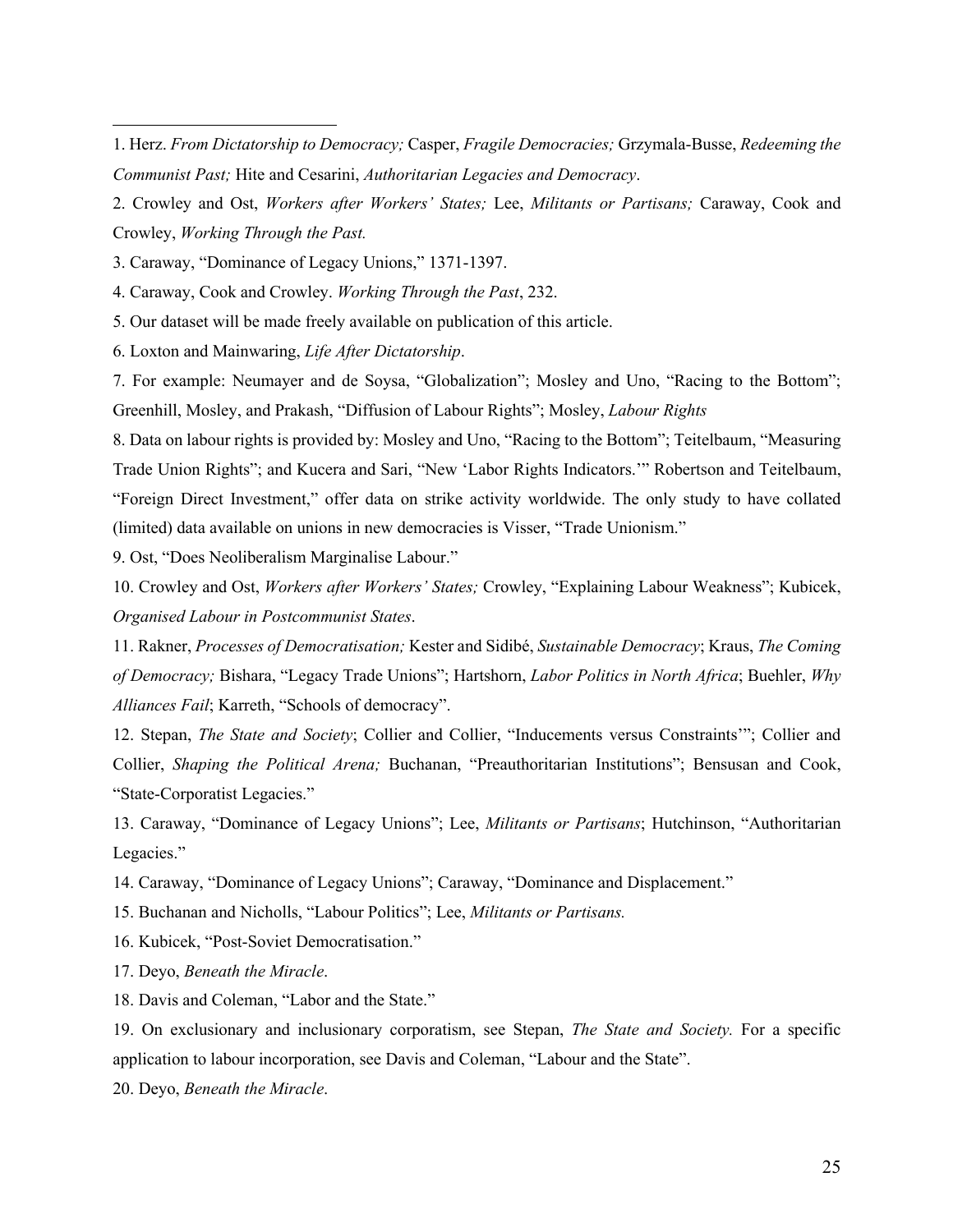- 21. Caraway, "Dominance of Legacy Unions."
- 22. Caraway, "Dominance and Displacement."
- 23. Caraway, "Dominance and Displacement," 279.
- 24. Escriba-Folch "Authoritarian Responses to Foreign Pressure."
- 25. Smith, "Oil Wealth and Regime Survival."
- 26. Brownlee, *Authoritarianism in an Age of Democratization*.
- 27. Smith, "Life of the Party."
- 28. Caraway, "Dominance of Legacy Unions."

29. Pollert, "Labour and Trade Unions," 14. See also Crowley and Ost, *Workers after Workers' States* and Kubicek, *Labour in Postcommunist States.*

30. Lee, *Militants or Partisans;* Paczyńska, *State, Labor, and the Transition to a Market Economy*. Similar arguments have also been made to explain the post-transition survival of other authoritarian institutions, including political parties (Loxton and Mainwaring, *Life After Dictatorship*).

31. Hartshorn and Sil, "The Fate of Labor."

32. Haggard and Kaufman, *Dictators and Democrats*.

33. International Centre for Trade Union Rights, *Trade Unions of the World*; Blackburn and Cross, *Trade Unions of the World*.

34. International Trade Union Confederation, "List of Affiliated Organisations." Ulandssekretariatet has produced a series of Labour Market Profiles for new democracies including significant amounts of data and historical information on trade unionism: see http://www.ulandssekretariatet.dk/content/landeanalyser. Eurofound country reports contain useful information about the development of trade unionism in post-Communist states in central and eastern Europe.

35. Caraway, "Dominance and Displacement"; Caraway, Cook and Crowley, *Working Through the Past*.

36. Figures in this paper were created using the Stata graphics scheme developed by Bischof, "New graphic schemes for Stata."

37. Thelen, "Historical institutionalism."

38. Our Labour Incorporation Index was coded according to: 1) whether the trade union was formally linked to the ruling party/state apparatus; 2) whether there were trade union representatives in the executive or legislature under the authoritarian regime; 3) whether the authoritarian regime ratified the ILO governance conventions; 4) whether the regime provided significant material backing for the trade union; 5) whether institutionalized tripartite bargaining structures existed. Each of these was coded on a 0/1 basis, apart from the ILO ratifications, which were coded 0 if none were ratified, 0.5 if one was ratified and 1 if both were ratified. We combined the scores of these five measures to create the index.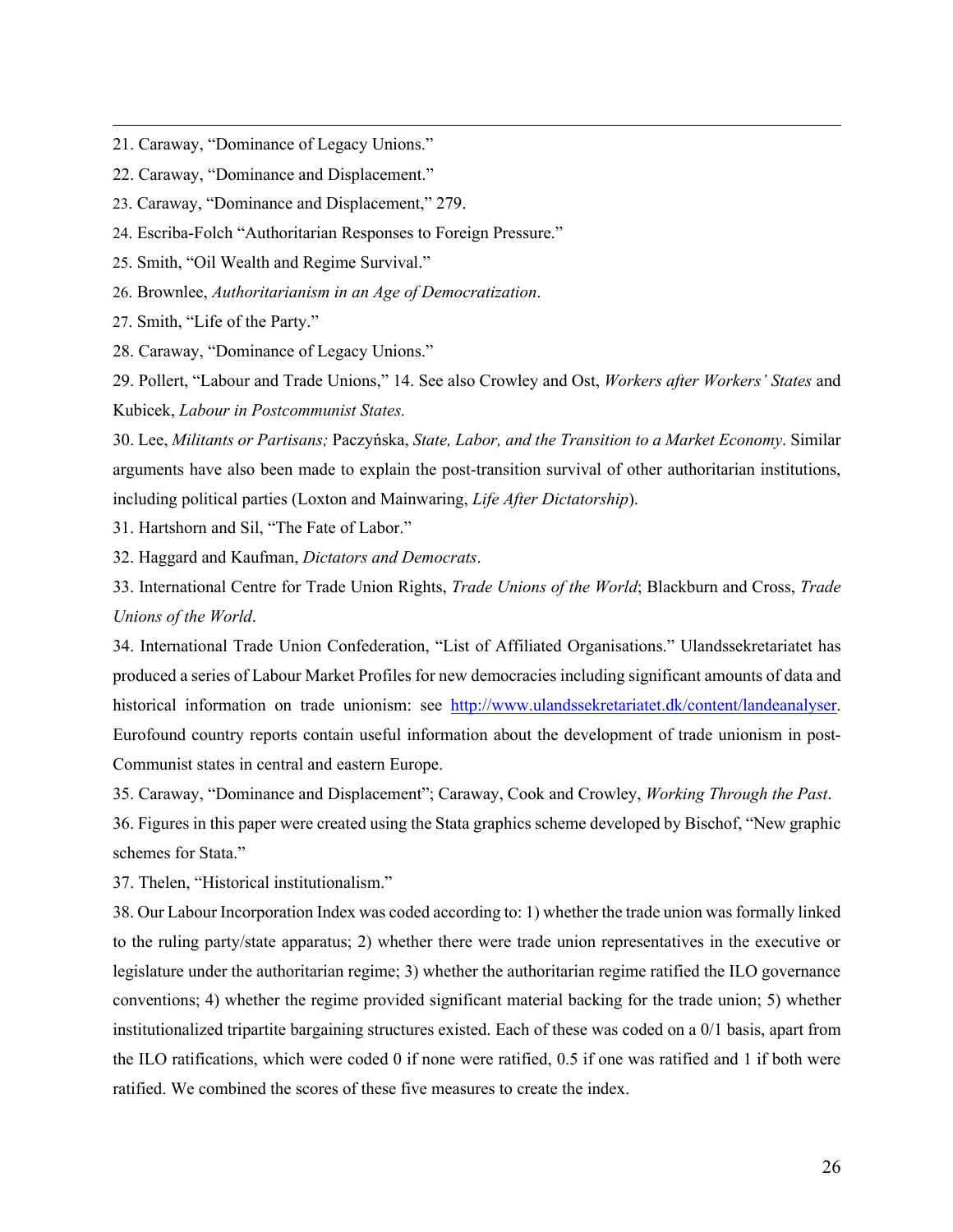39. Interestingly, however, when testing the correlations between the Index's components and our other measures of legacy union dominance, we find that trade union representation in the executive or legislature under authoritarian regime produces a negative coefficient  $(-0.383)$  that is statistically significant ( $p<0.05$ ) when correlated with *largest union*.

40. Caraway, "Dominance and Displacement," 279.

41. We hand-code these variables as binary measures based on information from Haggard, Kaufman, and Teo's 2016 dataset. Our first variable measures "worker mobilisation outside the state-backed union". Eleven cases were coded as positive for this. We also coded those cases where there was "worker mobilisation inside the state-backed union"; there were eight in total, all but two in sub-Saharan Africa. Only one case had mobilisation both inside and outside the regime-backed trade union: independent unions including Kilusang Mayo Uno were important in leading protests against the Marcos regime while the statebacked Trade Union Congress of the Philippines also turned its back on the regime and provided election observers to pressure the regime into allowing free and fair voting.

42. Crowley and Ost, *Workers after Workers' States*; Kubicek 2004; Caraway, Cook and Crowley, *Working Through the Past*.

- 43. Robertson, "Leading Labour."
- 44. See, for example, Connor, *Tattered Banners*.
- 45. Avdagic, "State-labour Relations."
- 46. Robertson and Teitelbaum, "Foreign Direct Investment."
- 47. Kucera and Sari, "New 'Labour Rights Indictators'"
- 48. Neumayer and de Soysa, "Globalization."
- 49. Robertson, "Leading Labour."
- 50. See, for example, Kideckel, "Winning the Battles."
- 51. Sil, "Labour's Travails."
- 52. Kubicek, "Civil Society," 604.
- 53. Ibid., 608.
- 54. Robertson, "Strikes and Labour Organisation."
- 55. Ibid.
- 56. Bishara, "Legacy Trade Unions"; Hartshorn, *Labor Politics in North Africa*.
- 57. Hartshorn, *Labor Politics in North Africa*, 137.
- 58. Caraway, "Dominance and Displacement."
- 59. Bratton and Van De Walle, "Neopatrimonial Regimes," 454.

### **Bibliography**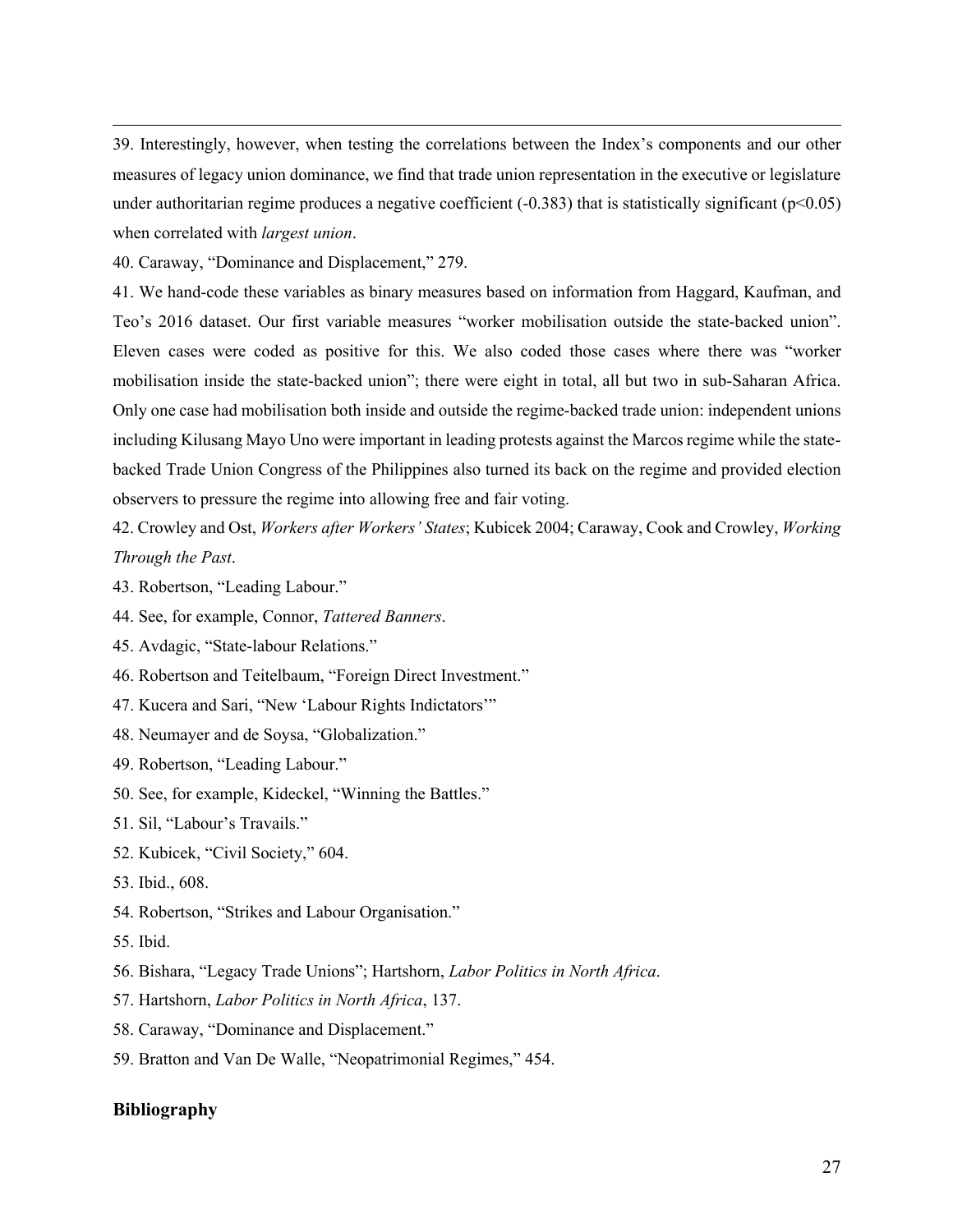Avdagic, Sabina. "State-labour Relations in East Central Europe: Explaining Variations in Union Effectiveness." *Socio-Economic Review* 3, no. 1 (2005): 25-53.

Blackburn, Daniel, and Ciaran Cross. *Trade Unions of the World*, 7th edition. London: International Centre for Trade Union Rights, 2016.

Bensusan, Graciela, and Maria Lorena Cook. "State-Corporatist Legacies and Divergent Paths: Argentina and Mexico." In *Working Through the Past*, edited by Teri L. Caraway, Maria Lorena Cook and Stephen Crowley*.* Ithaca: Cornell University Press, 2015.

Bischof, Daniel. "New graphic schemes for Stata: plotplain and plotting." *Stata Journal* 17, no. 3 (2017): 748-759.

Bishara, Dina. "Legacy Trade Unions as Brokers of Democratization? Lessons from Tunisia." *Comparative Politics* 52, no. 2 (2020): 173-195.

Bratton, Michael and Nicolas Van De Walle. "Neopatrimonial Regimes and Political Transitions in Africa." *World Politics* 46 (1994):453-89.

Brownlee, Jason. *Authoritarianism in an age of democratization.* Cambridge: Cambridge University Press, 2007.

Buchanan, Paul G. "Preauthoritarian Institutions and Postauthoritarian Outcomes: Labour Politics in Chile and Uruguay." *Latin American Politics and Society* 50, no. 1 (2008): 59-89.

Buchanan Paul G., and Kate Nicholls. "Labour Politics and Democratic Transition in South Korea and Taiwan." *Government and Opposition* 38, no. 2 (2003): 203-237.

Buehler, Matt. *Why Alliances Fail: Islamist and Leftist Coalitions in North Africa*. Syracuse: Syracuse University Press, 2019.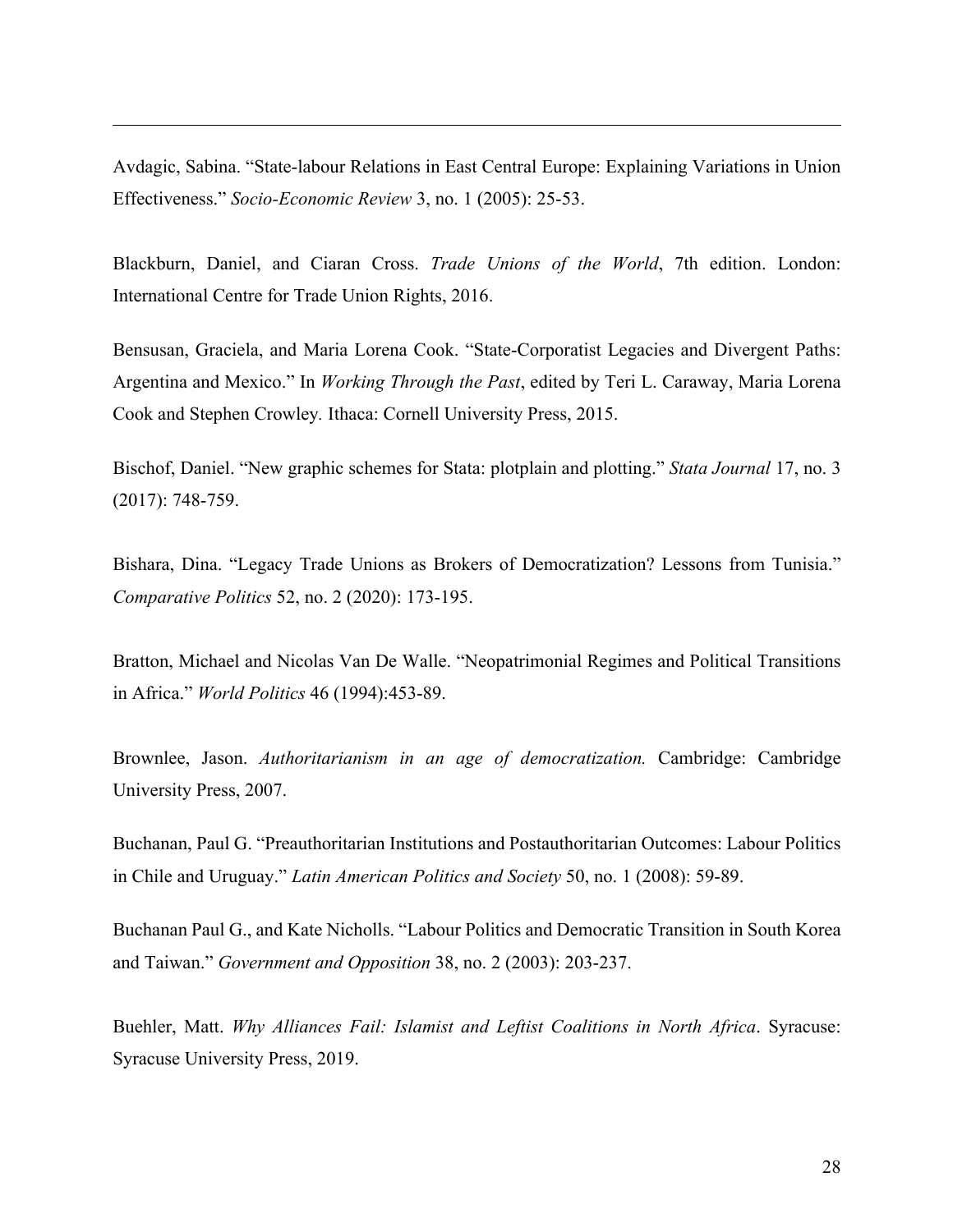Caraway, Teri L. "Explaining the Dominance of Legacy Unions in New Democracies: Insights from Indonesia," *Comparative Political Studies* 41, no. 10 (2008), 1371-1397.

Caraway, Teri L. "Pathways of Dominance and Displacement: The Varying Fates of Legacy Unions in New Democracies." *World Politics* 64, no. 2 (2012): 278-305.

Caraway, Teri L., Maria Lorena Cook, and Stephen Crowley, eds. *Working Through the Past: Labour and Authoritarian Legacies in Comparative Perspective.* Ithaca: Cornell University Press, 2015.

Casper, Gretchen. *Fragile Democracies: The Legacies of Authoritarian Rule*. Pittsburgh: University of Pittsburgh Press, 1995.

Collier Ruth B., and David Collier. "Inducements versus Constraints: Disaggregating 'Corporatism.'" *American Political Science Review* 73, no. 4 (1979): 967-986.

Collier Ruth B., and David Collier. *Shaping the Political Arena: Critical Junctures, the Labor Movement, and Regime Dynamics in Latin America.* Princeton: Princeton University Press, 1991.

Connor, Walter. *Tattered banners: labor, conflict, and corporatism in postcommunist Russia.*  Boulder: Westview Press, 1996.

Crowley, Stephen. "Explaining Labor Weakness in Post-Communist Europe: Historical Legacies and Comparative Perspective." *East European Politics and Societies* 18, no. 3 (2004): 394–429.

Crowley, Stephen, and David Ost, eds. *Workers after Workers' States: Labor and Politics in Postcommunist Eastern Europe*. New York: Rowman & Littlefield, 2001.

Davis Charles L., and Kenneth M. Coleman. "Labor and the State: Union Incorporation and Working-Class Politicization in Latin America." *Comparative Political Studies* 18, no. 4 (1986): 395-417.

Deyo, Frederic C. *Beneath the Miracle: Labor Subordination in the New Asia Industrialism*. Berkeley: University of California Press, 1992.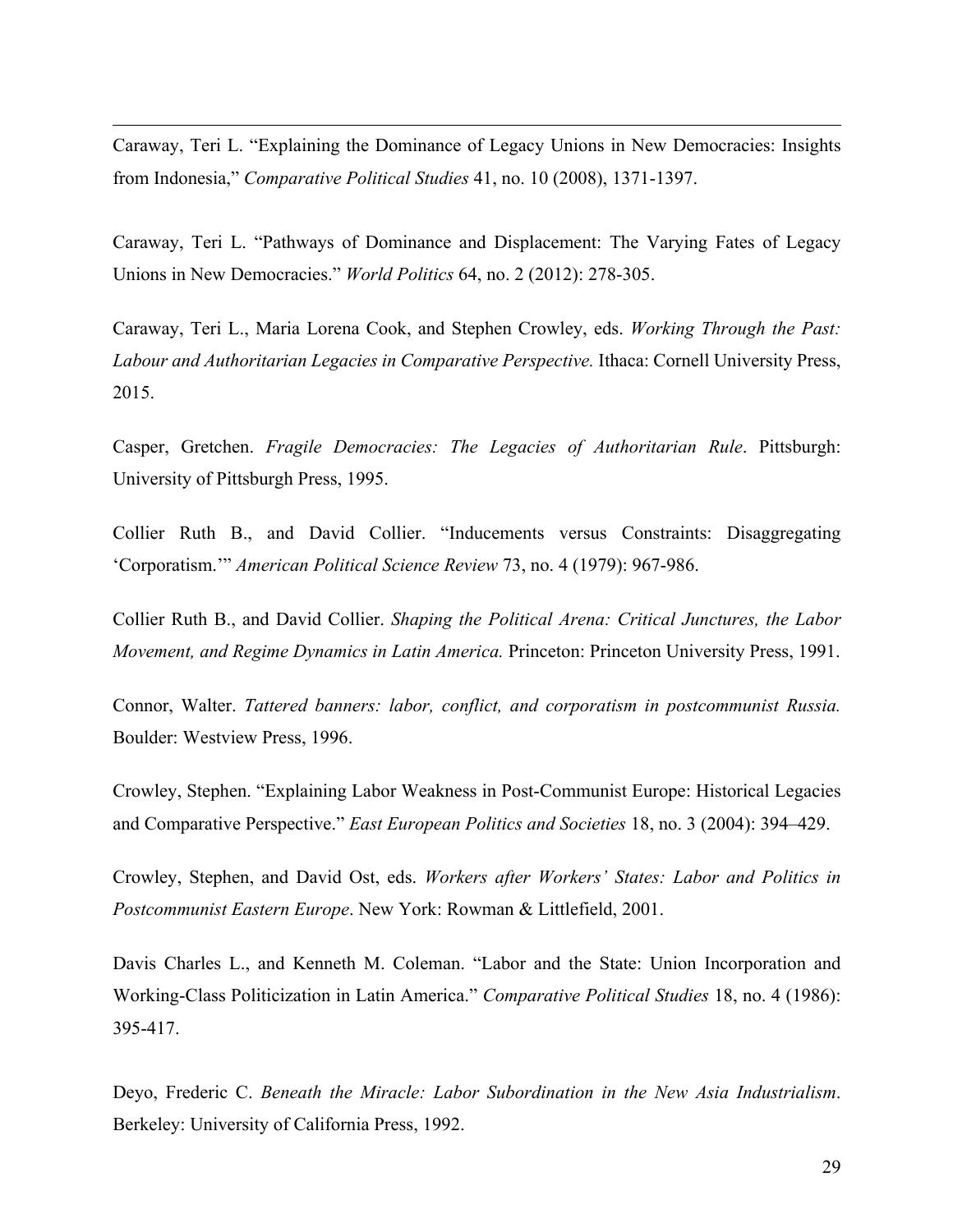Escriba-Folch, Abel. "Authoritarian Responses to Foreign Pressure: Spending, Repression, and Sanctions." *Comparative Political Studies* 45, no. 6 (2012): 683-713.

Greenhill, Brian, Layna Mosley, and Aseem Prakash, "Trade-based Diffusion of Labour Rights: A Panel Study, 1986–2002." *American Political Science Review* 103, no. 4 (2009): 669-690.

Grzymala-Busse, Anna. *Redeeming the Communist Past: The Regeneration of Communist Parties in East Central Europe*. Cambridge: Cambridge University Press, 2002.

Haggard, Stephan and Robert R. Kaufman, *Dictators and Democrats: Masses, Elites and Regime Change*. Princeton: Princeton University Press, 2016.

Hartshorn, Ian M., *Labor Politics in North Africa: After the Uprisings in Egypt and Tunisia*. Cambridge: Cambridge University Press, 2019.

Hartshorn, Ian M., and Rudra Sil, "The fate of labor after regime change: Lessons from postcommunist Poland and post-apartheid South Africa for Tunisia's Nobel-Prize winning unions." *Economic and Industrial Democracy* 40, no. 1 (2019): 20-41.

Herz, John H. ed. *From Dictatorship to Democracy: Coping with the Legacies of Authoritarianism and Totalitarianism*. Westport: Greenwood Press, 1982.

Hite, Katherine, and Paola Cesarini, eds. *Authoritarian Legacies and Democracy in Latin America and Southern Europe*. Notre Dame: University of Notre Dame Press, 2004.

Hutchinson, Jane. "Authoritarian Legacies and Labor Weakness in the Philippines." In *Working Through the Past*, edited by Teri L. Caraway, Maria Lorena Cook and Stephen Crowley*.* Ithaca: Cornell University Press, 2015.

International Trade Union Confederation. "List of Affiliated Organisations." ITUC 10GC-2012 (2012).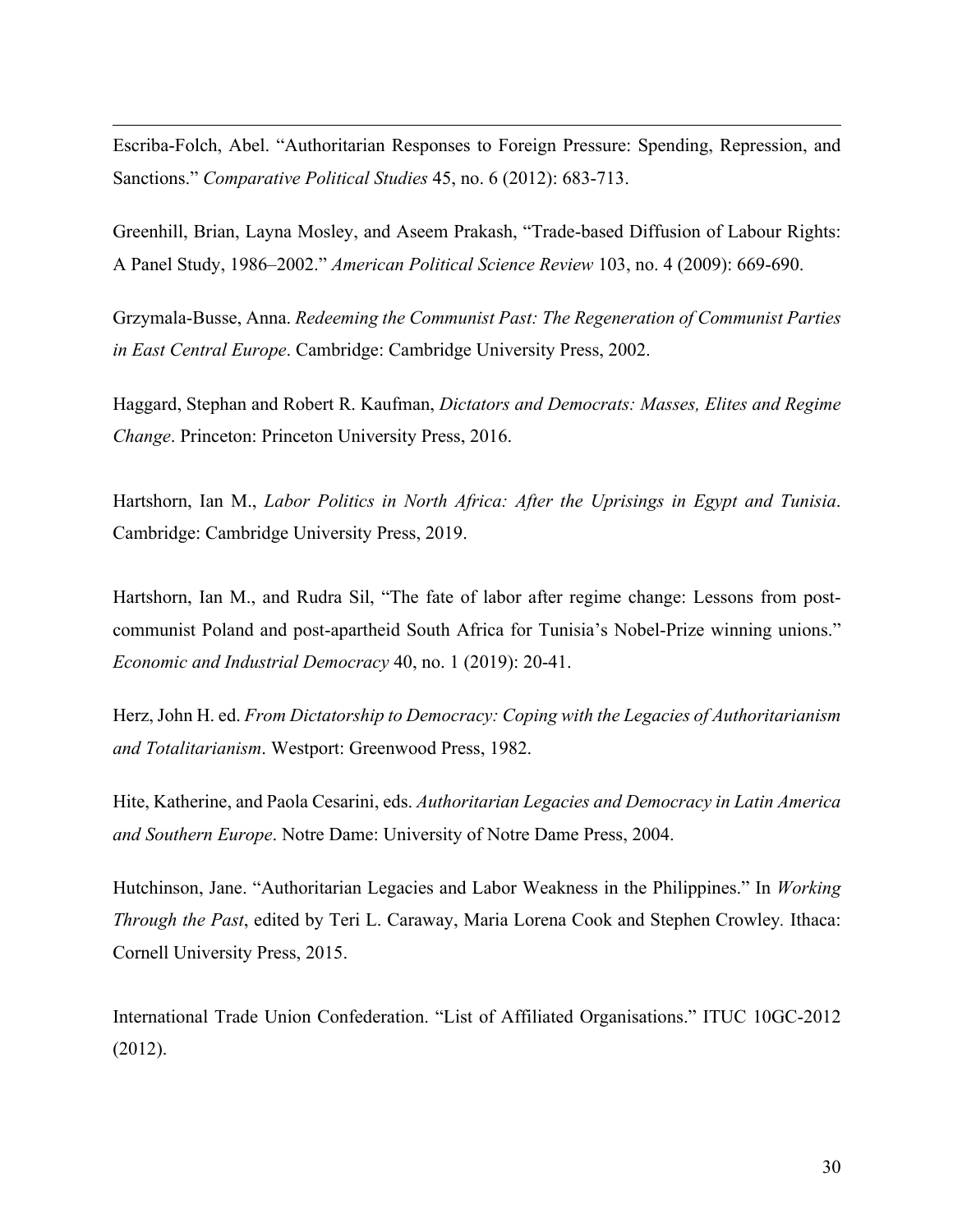International Centre for Trade Union Rights. *Trade Unions of the World*, 6th edition. London: John Harper, 2005.

Karreth, Ann K. "Schools of democracy: how trade union membership impacts political participation in Africa's emerging democracies." *Democratization* 25, no. 1 (2018): 158-177.

Kester, Gérard, and Ousmane Oumarou Sidibé, eds. *Trade Unions and Sustainable Democracy in Africa*. Farnham: Ashgate, 1997.

Kideckel, David. "Winning the Battles, Losing the War: Contradictions of Romanian Labour in the Postcommunist Transformation." In *Workers after Workers' States: Labour and Politics in Postcommunist Eastern Europe,* edited by Stephen Crowley and David Ost. New York: Rowman & Littlefield, 2001.

Kraus, Jon, ed. *Trade Unions and the Coming of Democracy in Africa.* Basingtoke: Palgrave Macmillan, 2007.

Kubicek, Paul J. "Civil Society, Trade Unions and Post-Soviet Democratisation: Evidence from Russia and Ukraine." *Europe-Asia Studies* 54, no. 4 (2002): 603-624.

Kubicek, Paul J. *Organised Labor in Postcommunist States: From Solidarity to Infirmity*. Pittsburgh: University of Pittsburgh Press, 2004.

Kucera, David, and Dora Sari. "New 'Labour Rights Indicators': Method and Results." Center for Global Workers' Rights Working Paper 002 (2016).

Lee, Yoonkyung. *Militants or Partisans: Labor Unions and Democratic Politics in Korea and Taiwan*. Stanford: Stanford University Press, 2011.

Loxton, James, and Scott Mainwaring, eds. *Life after dictatorship: authoritarian successor parties worldwide*. Cambridge: Cambridge University Press, 2018.

Mosley, Layna. *Labor Rights and Multinational Production*. Cambridge: Cambridge University Press, 2011.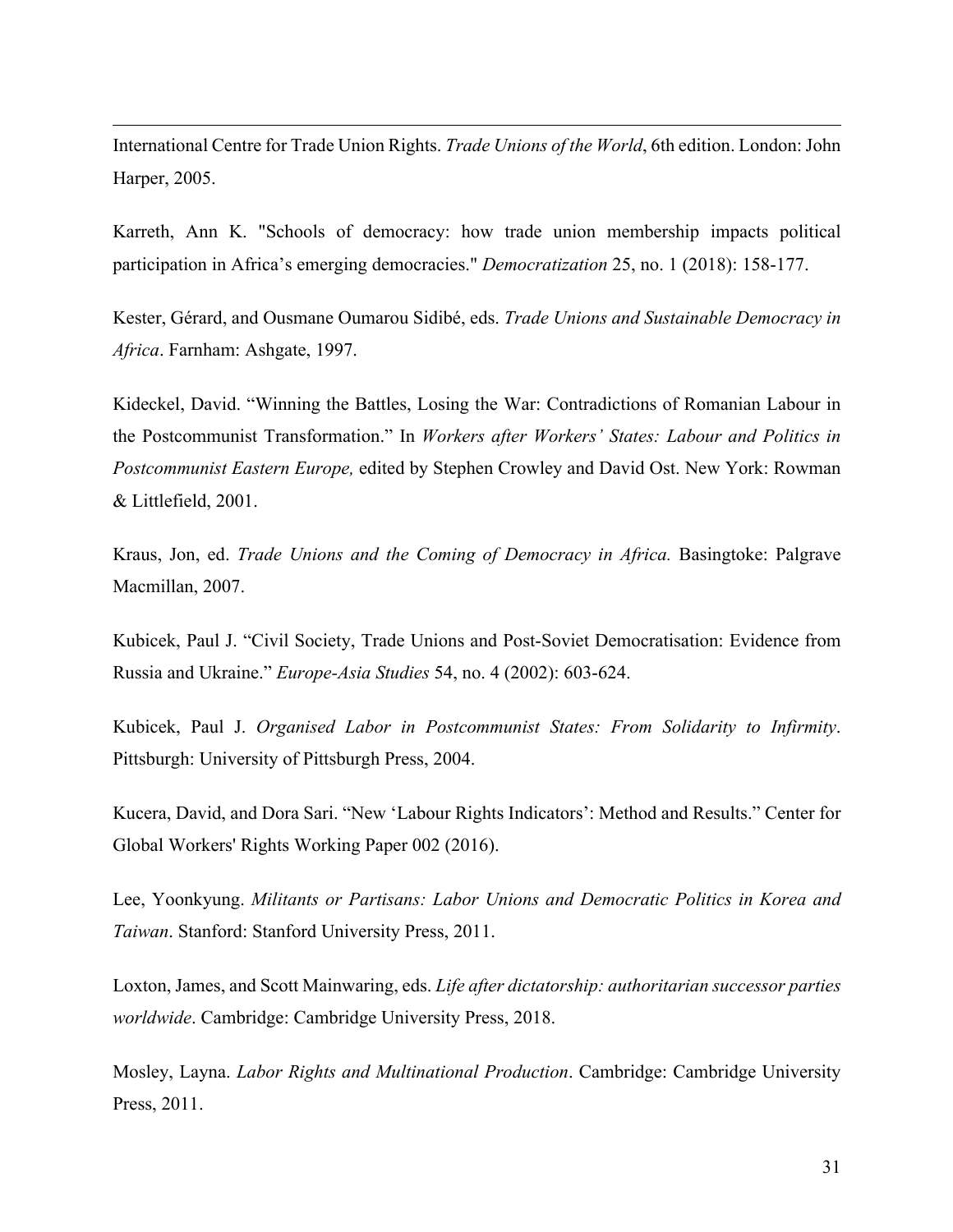Mosley, Layna, and Saika Uno, "Racing to the Bottom or Climbing to the Top? Economic Globalization and Collective Labour Rights." *Comparative Political Studies* 40, no. 8 (2007): 923- 948.

Neumayer, Eric, and Indra de Soysa. "Globalization and the Right to Free Association and Collective Bargaining: An Empirical Analysis." *World Development* 34, no. 1 (2006): 31-49.

Ost, David. "Does Neoliberalism Marginalise Labour or Reincorporate It—And Is There a Difference?" *Comparative Politics* 46, no. 3 (2014): 355-376.

Paczyńska, Agnieszka. *State, Labor, and the Transition to a Market Economy: Egypt, Poland, Mexico, and the Czech Republic*. University Park: Pennsylvania State University Press, 2009.

Pollert, Anna. "Labor and Trade Unions in the Czech Republic, 1989-2000." In *Workers after Workers' States: Labour and Politics in Postcommunist Eastern Europe,* edited by Stephen Crowley and David Ost. New York: Rowman & Littlefield, 2001.

Robertson, Graeme. "Leading Labor: Unions, Politics, and Protest in New Democracies." *Comparative Politics* 26, no. 3 (2004): 253-272.

Robertson, Graeme. "Strikes and Labor Organisation in Hybrid Regimes." *American Political Science Review* 101, no. 4 (2007): 781-798.

Robertson, Graeme B., and Emmanuel Teitelbaum. "Foreign Direct Investment, Regime Type, and Labour Protest in Developing Countries." *American Journal of Political Science* 55, no. 3 (2011): 665-677.

Rakner, Lise. *Trade Unions in Processes of Democratisation: A Study of Party Labor Relations in Zambia*. Bergen: Chr. Michelsen Institute, 1992.

Sil, Rudra. "Labor's Travails in Postcommunist Eastern Europe." *Current History* 116 (2017): 88- 94.